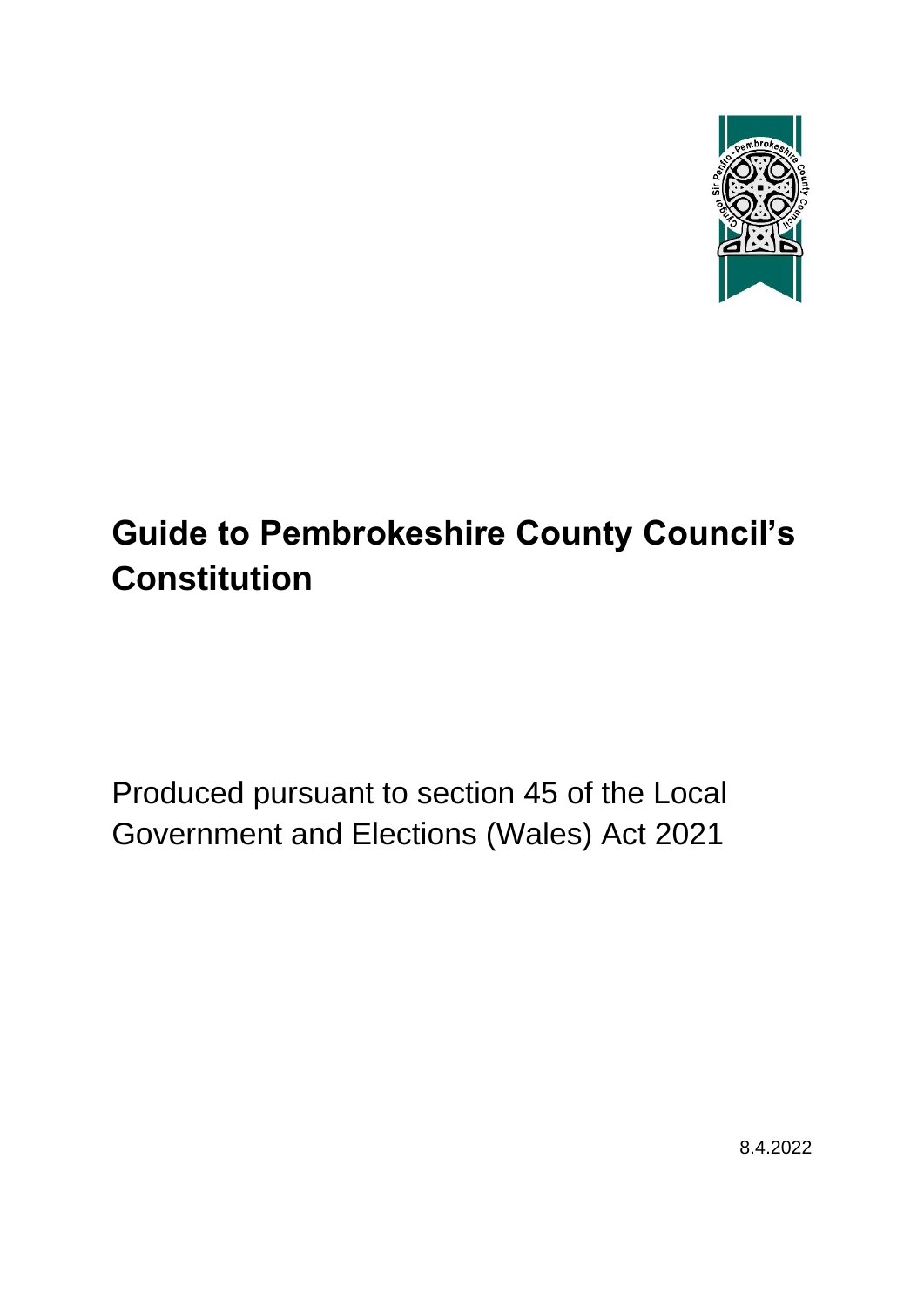# **Introduction**

# <span id="page-1-0"></span>**The Constitution**

The Council is made up of different individuals and bodies, who work together to deliver the Council's functions. The Council's Constitution describes the different people and bodies that make up the Council, their functions, and the procedure rules that govern how those bodies work together to deliver services.

It is intended to: -

- $\triangleright$  enable the Council to make decisions efficiently and effectively;
- $\blacktriangleright$  support you to participate in decisions that affect you;
- $\blacktriangleright$  help Councillors to represent their constituents more effectively; and
- $\triangleright$  enable you to hold the Council to account.

One of the main aims of the Constitution is to set out clearly what you can expect from the Council, and what you can do if your expectations are not met.

# <span id="page-1-1"></span>**This guide**

This guide is designed to help you to understand how the Council works to deliver services in your area. It provides an overview of the Council's Constitution and explains key sections of the Constitution in clear and simple language.

It may also be of use to those organisations that work with the Council to deliver services in the Council's area.

The first part of this guide explains why the Constitution is important and how it is reviewed and updated.

It aims to answer questions such as: -

|  | $\triangleright$ Why does the Councils have a Constitution? | p.6 |
|--|-------------------------------------------------------------|-----|
|--|-------------------------------------------------------------|-----|

- ▶ How can I get a copy of the Constitution? p.6
- ▶ Who is responsible for keeping the Constitution up to date? p.6

The second part of this guide explains how the Council is structured. It describes the Council's democratic bodies as well as how decisions are made and by whom.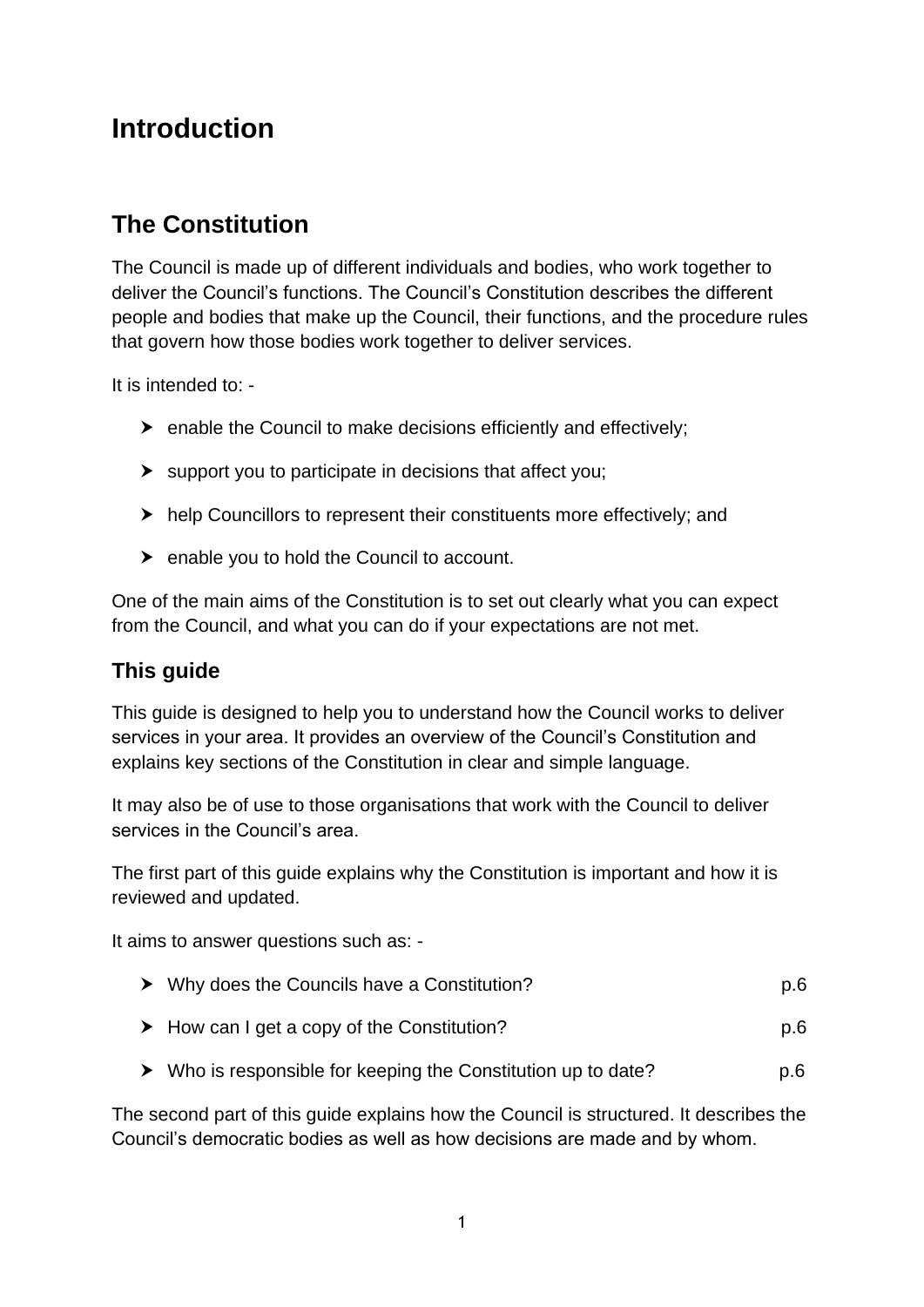It explains the functions of the Council, its Cabinet and its committees, and which body of the Council is responsible for particular policies and decisions.

It aims to answer questions such as: -

|   | > What does my local Councillor do?                                          | p.8  |
|---|------------------------------------------------------------------------------|------|
| ➤ | What does the Council do?                                                    | p.10 |
| ➤ | What happens at Council meetings?                                            | p.11 |
| ≻ | How does the Council make decisions?                                         | p.12 |
| ≻ | How can I find out what the Council decided about an issue that affects p.13 |      |
|   | me?                                                                          |      |
|   | > What does the Cabinet do?                                                  | p.14 |
| ≻ | How does the Cabinet make decisions?                                         | p.15 |
| ➤ | What do the Council's committees do?                                         | p.16 |
| ➤ | Who is responsible for governance, audit and risk management?                | p.16 |
| ➤ | Who is responsible for upholding local democracy?                            | p.16 |
| ➤ | What does the licensing committee do?                                        | p.17 |
| ≻ | What does the planning committee do?                                         | p.17 |
| ➤ | Who is responsible for upholding standards and holding Councillors           | p.18 |
|   | to account for their conduct?                                                |      |
|   | $\blacktriangleright$ How are decisions scrutinised?                         | p.18 |

The third part of this guide explains the roles and responsibilities of elected members and paid officers of the Council. It describes the jobs they do, and how they work together to deliver the Council's functions and priorities. It also explains the codes of conduct that govern councillors' and officers' conduct and the standards of behaviour that you can expect from them.

It aims to answer questions such as: -

|  | $\triangleright$ What does the Presiding Member do? | p.22 |
|--|-----------------------------------------------------|------|
|--|-----------------------------------------------------|------|

▶ What does the Civic Chair do? p.22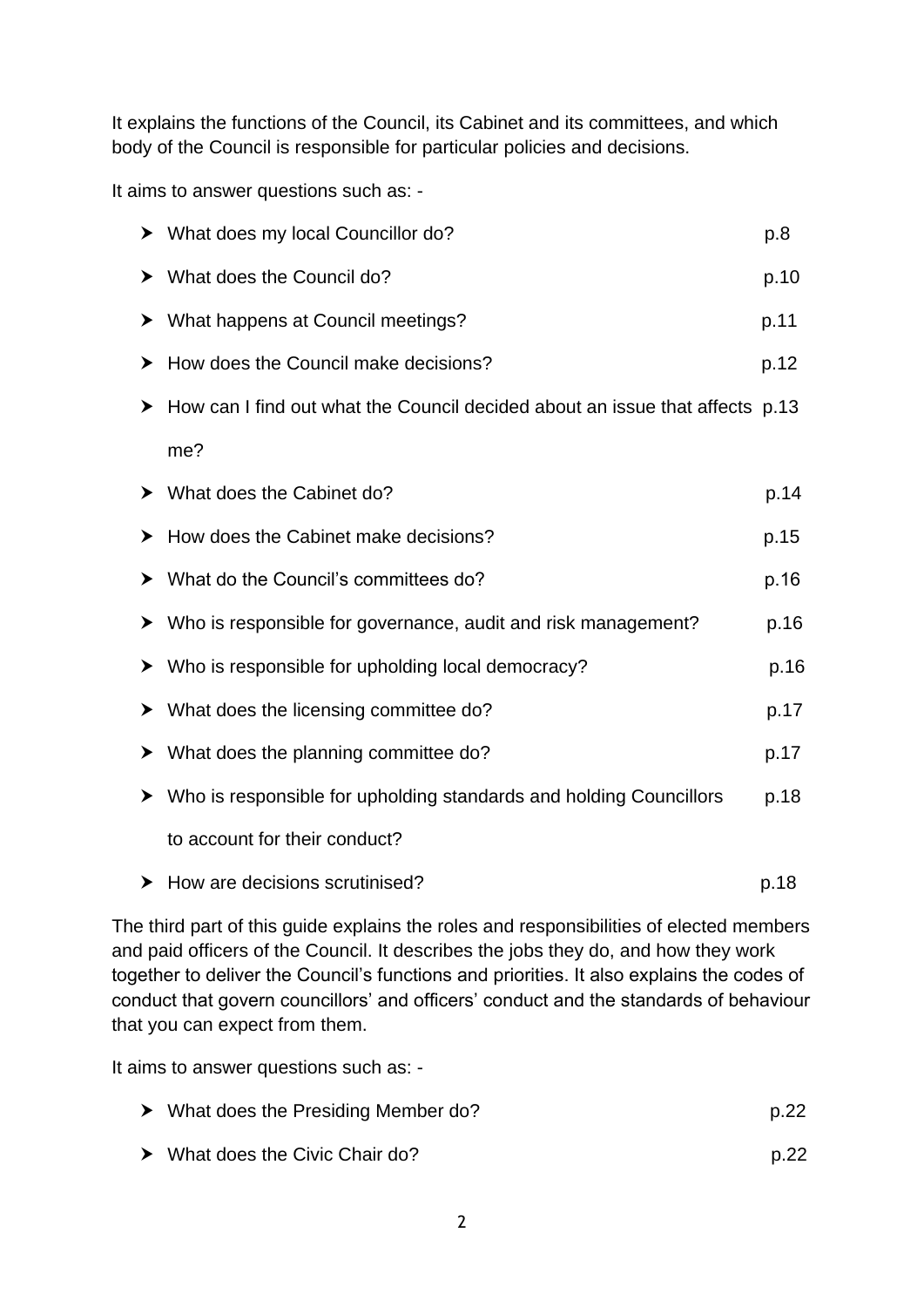|   | $\triangleright$ What does the Leader do?                                                                                                         | p.23 |
|---|---------------------------------------------------------------------------------------------------------------------------------------------------|------|
| ➤ | What happens if the Leader is unable to perform their duties?                                                                                     | p.23 |
| ➤ | My Councillor is a member of the Cabinet, what does this mean?                                                                                    | p.23 |
| ➤ | How are members of the Cabinet supported?                                                                                                         | p.24 |
| ➤ | What does the Chief Executive do?                                                                                                                 | p.24 |
| ➤ | What responsibilities does the Monitoring Officer have?                                                                                           | p.24 |
| ➤ | Who is responsible for ensuring that the Council's democratic policies                                                                            | p.24 |
|   | and procedures are complied with?                                                                                                                 |      |
|   | > How should Councillors behave?                                                                                                                  | p.26 |
| ➤ | How can I complain about the behaviour of a Councillor?                                                                                           | p.29 |
| ➤ | How do I report concerns about the conduct of a paid Officer of the                                                                               | p.29 |
|   | Council?                                                                                                                                          |      |
|   | The fourth part of this guide provides a summary of the key policies and procedures<br>that govern how the Council carries out certain functions. |      |
|   | It aims to answer questions such as: -                                                                                                            |      |
|   | ▶ Where can I find the Council's key plans and strategies?                                                                                        | p.30 |
| ➤ | How is the Council's policy framework decided?                                                                                                    | p.30 |
| ➤ | How does the Council set its budget?                                                                                                              | p.30 |
| ≻ | Can decisions be taken that do not comply with the budget or policy                                                                               | p.31 |
|   | framework?                                                                                                                                        |      |
| ≻ | Can money be moved from one budget head to another once the                                                                                       | p.31 |
|   | budget has been adopted?                                                                                                                          |      |
| ≻ | What other policies and procedures govern how the Council manages                                                                                 | p.32 |
|   | it's budget                                                                                                                                       |      |

Are there any restrictions on how the Council buys in good and p.32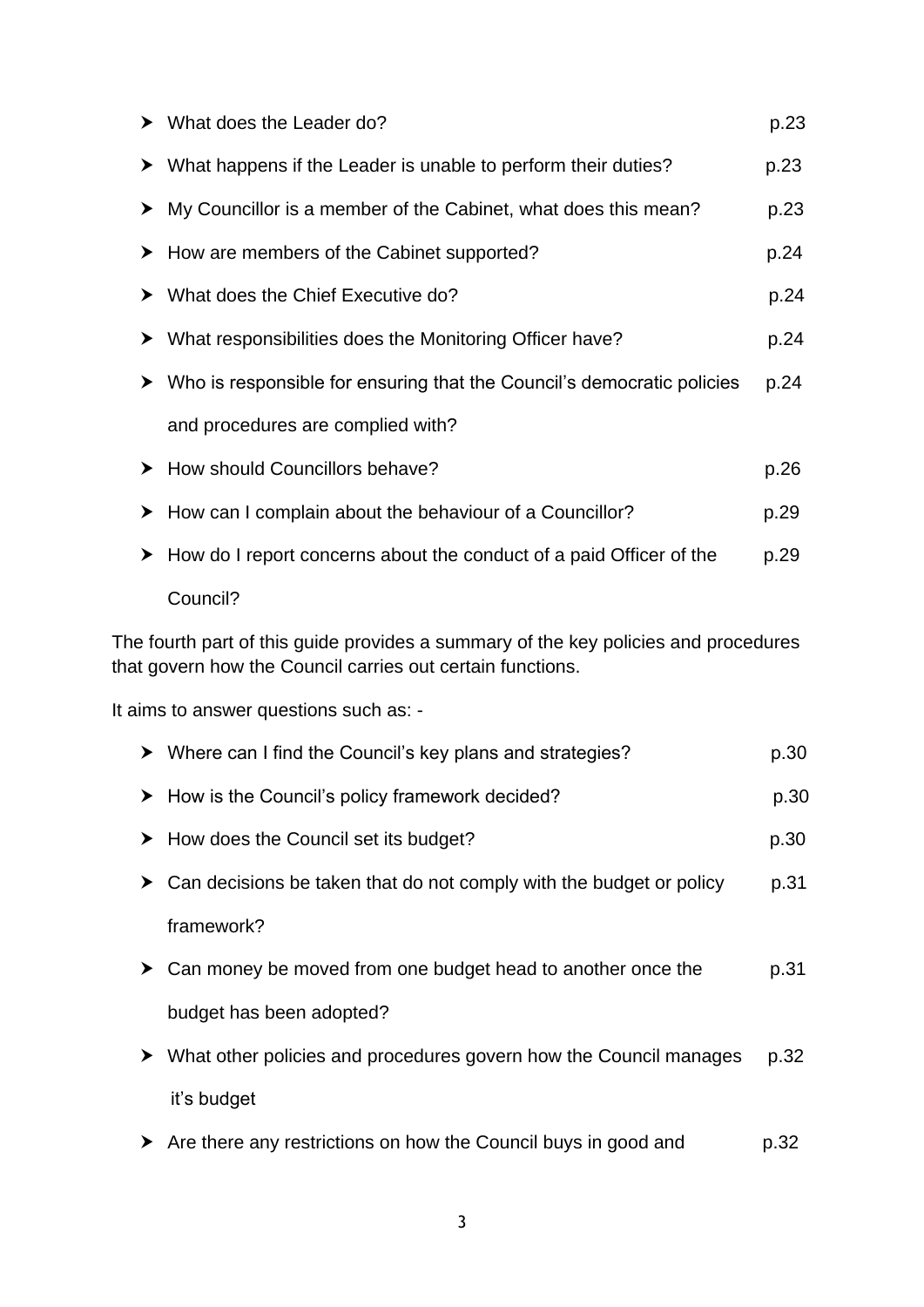services?

▶ How does the Council enter into contracts and agreements? p.32

The final part of this guide explains how you can engage with, and get involved in, your Council and local democracy. It explains how your councillors are elected, how you can contact your councillor, raise questions and speak at meetings, and how you can use petitions to raise issues that are important to you with the Council.

It aims to answer questions such as: -

|   | $\triangleright$ How can I find out when meetings of the Council and its committees     | p.33 |
|---|-----------------------------------------------------------------------------------------|------|
|   | and bodies are taking place?                                                            |      |
|   | $\triangleright$ How can I find out what will be discussed at a particular meeting?     | p.33 |
|   | > How can I find out what an issue I am concerned about will be                         | p.33 |
|   | decided?                                                                                |      |
|   | $\triangleright$ Can I ask a committee or body of the Council to look into a particular | p.33 |
|   | issue?                                                                                  |      |
|   | $\triangleright$ Can I attend meetings of the Full Council?                             | p.34 |
|   | $\triangleright$ Can I attend other meetings?                                           | p.35 |
| ≻ | Can I speak at a meeting?                                                               | p.35 |
| ➤ | Can I ask a question at a meeting?                                                      | p.35 |
|   | > How can I find out what the Council decided?                                          | p.35 |
| ➤ | Can I view the Council's accounts to understand how my council tax                      | p.36 |
|   |                                                                                         |      |

is spent?

Signposts to the most relevant sections of the Constitution and to additional resources available on the Council's website are provided throughout this guide to enable you to read more on a particular topic if you wish.

There is also a detailed index on the last page of this guide to allow you to quickly look up specific topics and issues of interest to you.

If there is anything in this guide which is unclear, or anything is missing, please let us know so we can improve it.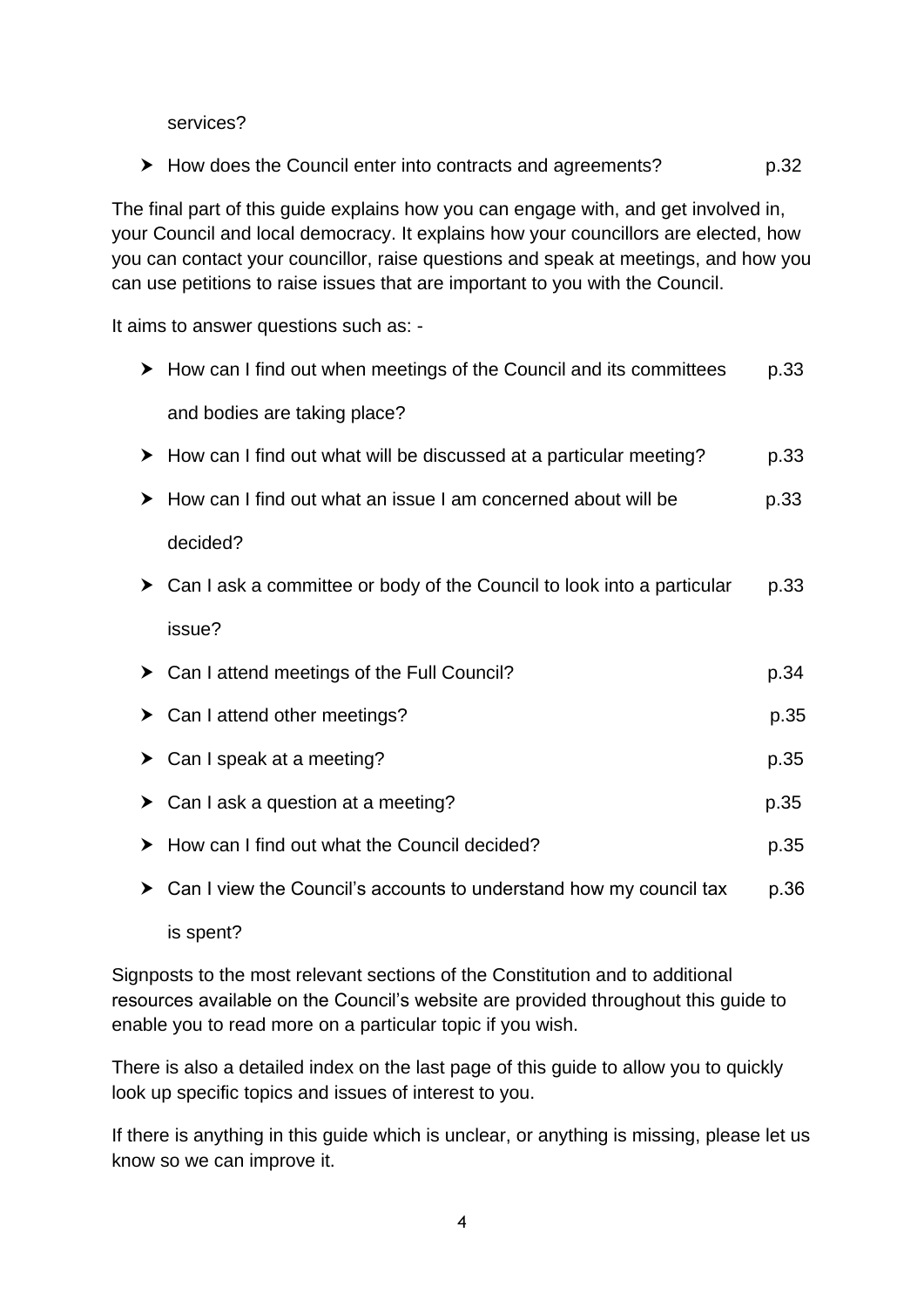You can get in touch by contacting the Interim Monitoring Officer – [Rhian.young@pembrokeshire.gov.uk](mailto:Rhian.young@pembrokeshire.gov.uk)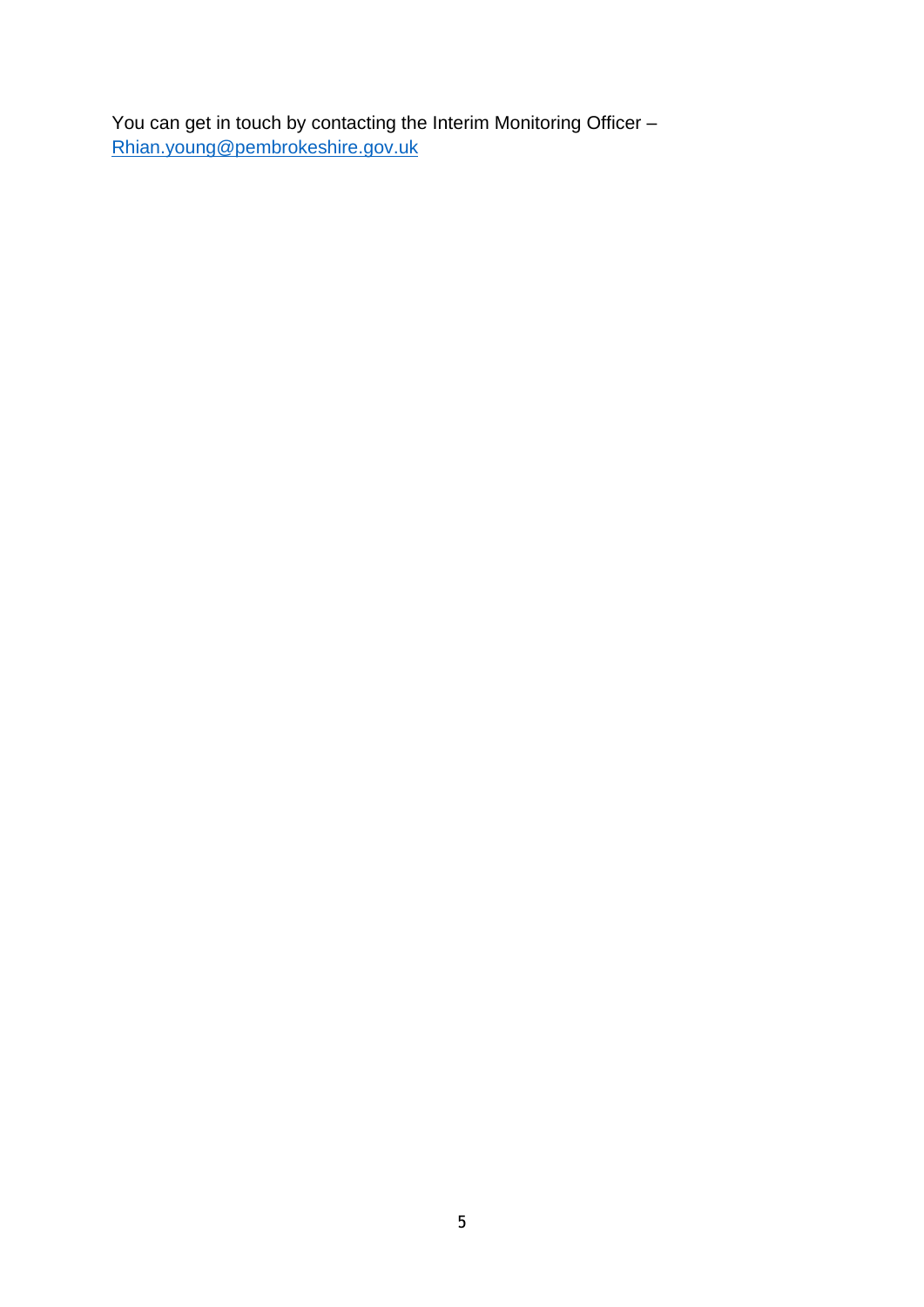# <span id="page-6-0"></span>**Part 1: The Constitution**

The Constitution governs the way in which the Council, Councillors and officers working at the Council work together to deliver the Council's functions. It ensures that everyone at the Council acts lawfully, fairly and appropriately and that the Council's functions are performed properly and effectively.

Section 1 of Part 1 of the Constitution explains the purpose of the Constitution

You can obtain a copy of the Constitution from the Council's offices and view it on the Council's website. A copy of the Constitution must also be provided to each Councillor when they are elected to the Council.

- You can access the Council's Constitution on the Council's website at: [The](https://www.pembrokeshire.gov.uk/council-information/the-Constitution) **[Constitution](https://www.pembrokeshire.gov.uk/council-information/the-Constitution)**
- Section 1 of Part 2 of the Constitution explains where, when and how the Constitution must be published

The Monitoring Officer is responsible for maintaining and reviewing the Constitution. The Monitoring Officer is also responsible for deciding how the Constitution should be understood and applied. You can read more about the Monitoring Officer's role in Part 4 of this guide.

The Full Council is responsible for agreeing the Constitution. Once the Constitution has been agreed, it can only be changed by the Full Council. Usually, changes to the Constitution are recommended to the Full Council by the Monitoring Officer.

In some circumstances, the Monitoring Officer may make changes to the Constitution. For example, where there is a change in the law that affects the Constitution, or where a minor change is needed to clarify a provision in the Constitution that is unclear.

 Paragraphs 2 and 6, Section 1 of Part 1 of the Constitution explain how the Constitution is agreed and how it can be changed

The Constitution also governs how meetings of the Council and its committees should be conducted. The person chairing a meeting will be responsible for ensuring that the Constitution is followed during that meeting.

<span id="page-6-1"></span> $\div$  Key words and phrases are defined and explained in Paragraph 4, Section 1 of Part 1 of the Constitution.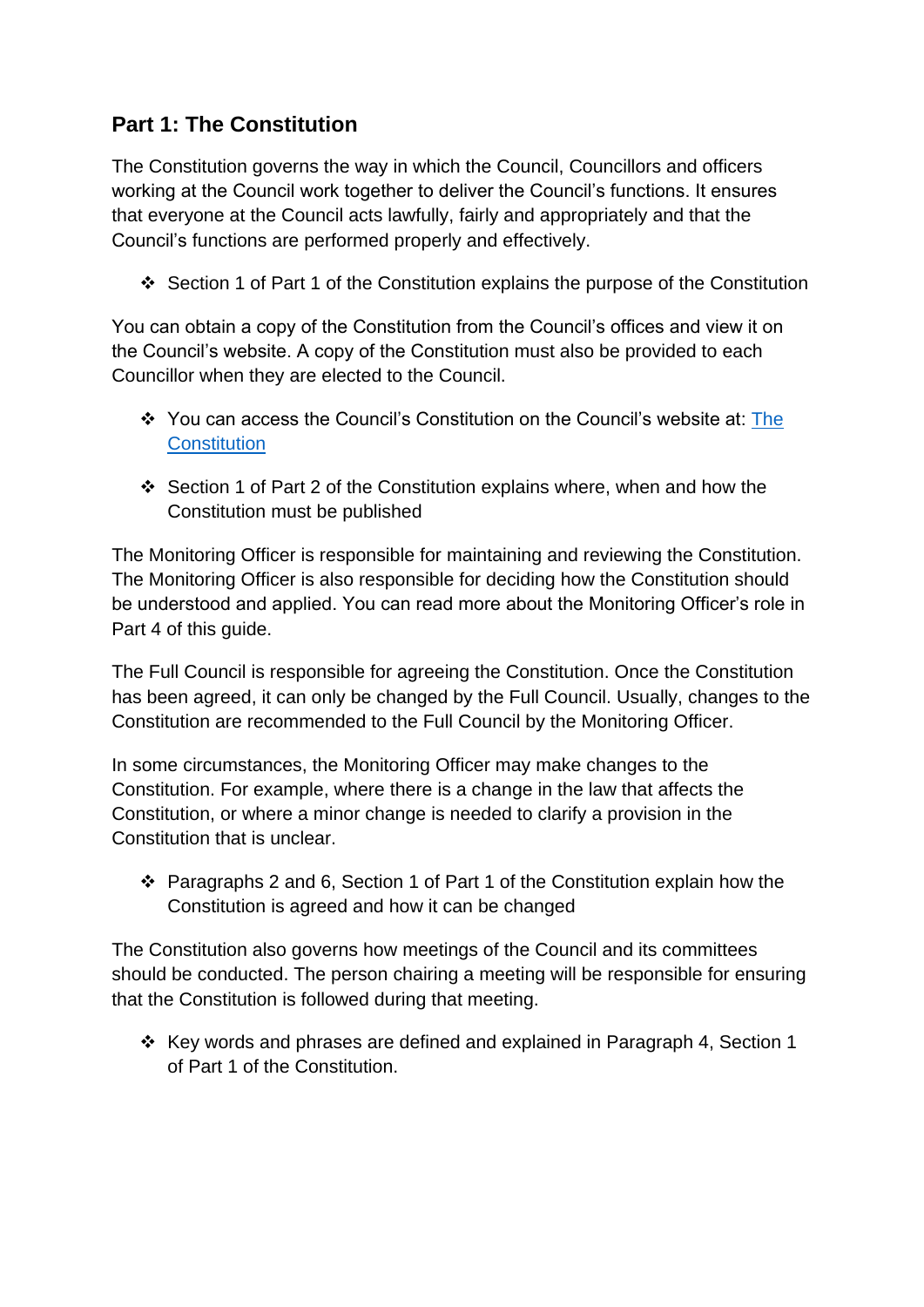# **Part 2: The Council's democratic structures**

The Council is made up of Councillors who are elected every five years to represent people living in different parts of the Council's area (referred to in the Constitution as 'electoral divisions', but commonly known as 'wards').

Councillors are responsible for everyone living in the Council's area, but they have a special duty to people living in their ward.

 Paragraph 3, Section 1 of Part 1 of the Constitution provides an overview of how individual Councillors work together as the Council.

All Councillors meet together regularly as the Full Council. The Full Council is responsible for setting the Council's budget, policy priorities and overall policy framework.

At the start of every year, the Full Council will elect one Councillor as its Presiding Member. The Presiding Member is responsible for chairing meetings of the Full Council and ensuring that decisions are taken properly and in accordance with the rules. The Full Council also elects a Civic Chair, who is responsible for carrying out certain ceremonial functions.

You can read more about these roles in Part 3 of this guide.

Individual councillors may also be appointed to the Cabinet by the Leader. Members of the Cabinet are responsible for specific policy areas, commonly referred to as portfolios. Where responsibility for a particular work area or function is given to a member of the Cabinet, it is described in the Constitution as being delegated to that person.

The Cabinet meets regularly to take collective decisions on those aspects of the Council's work which the Cabinet is responsible for.

Some of the Council's functions are carried out by committees. Committees are small groups of Councillors that meet together to carry out certain of the Council's regulatory and scrutiny functions. These Committees are politically balanced.

The Full Council may engage such paid staff (referred to as officers) as it considers necessary. The Cabinet, Full Council and committees may delegate functions to officers. Further information on delegations can be found in the officers' scheme of delegations in Part 3 of the Constitution.

You can read more about all of these structures in the following sections of this Part of the guide.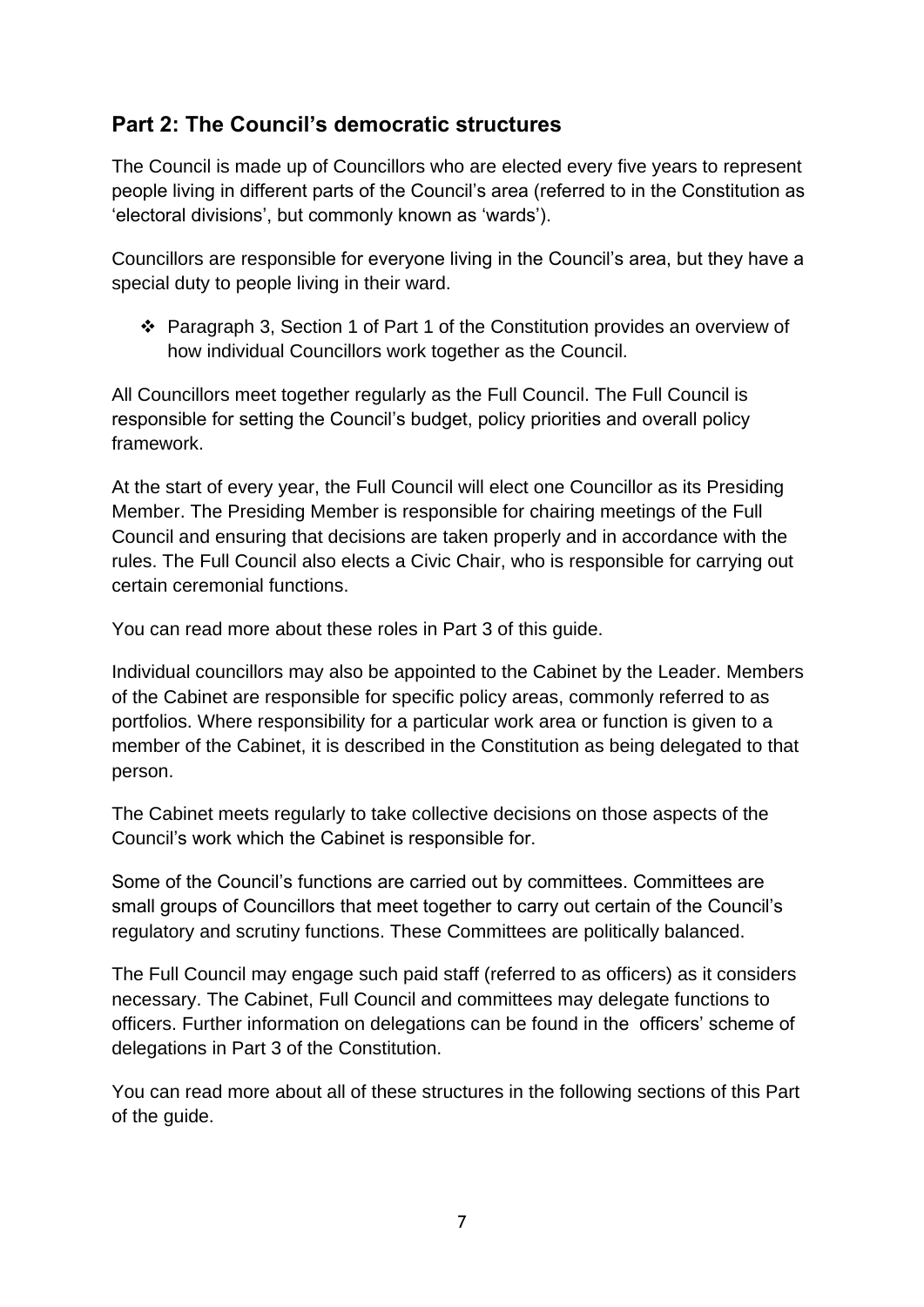# <span id="page-8-0"></span>**Councillors**

Councillors are elected by the people living in a particular ward to represent them on the Council. However, Councillors are also accountable to the wider community and must act in the best interests of everyone living in the Council's area.

If you want to raise an issue with the Council and are not sure who to contact, you may wish to contact your Councillor to ask for help.

 You can find out who your local Councillor is and their contact details on the Council's website at: [Your Councillors](https://mgenglish.pembrokeshire.gov.uk/mgmemberindex.aspx?bcr=1)

All Councillors are members of the Full Council, and they may also be members of one or more of the Council's member bodies (such as the Cabinet or a committee). Where Councillors act as a member of a particular Council body, they are referred to in the Constitution as 'Members'.

 This is explained more fully in the list of definitions in Paragraph 4, Section 1 of Part 1 of the Constitution

Councillors have certain rights that are set out in the Constitution, which enable them to raise issues and make representations on your behalf.

For example, Councillors may: -

- $\triangleright$  see any information which they need in order to fulfil their role as a member of the Council;
- attend any meeting of the Council, its committees or the Cabinet;
- $\triangleright$  speak at any meeting of any Council body which they are a member of:
- $\triangleright$  with the permission of the chair, speak at any meeting of any Council body (even if they are not a member of that body);
- $\blacktriangleright$  talk to the Leader, or members of the Cabinet or Council officers about any aspect of Council business; and
- $\blacktriangleright$  raise complaints.
- Councillors' rights to information are set out in Paragraph 3, Section 2 of Part 1 of the Constitution.
- Councillors may also raise questions at meetings of the Full Council and the Council's committees and sub-committees and submit motions to the Full Council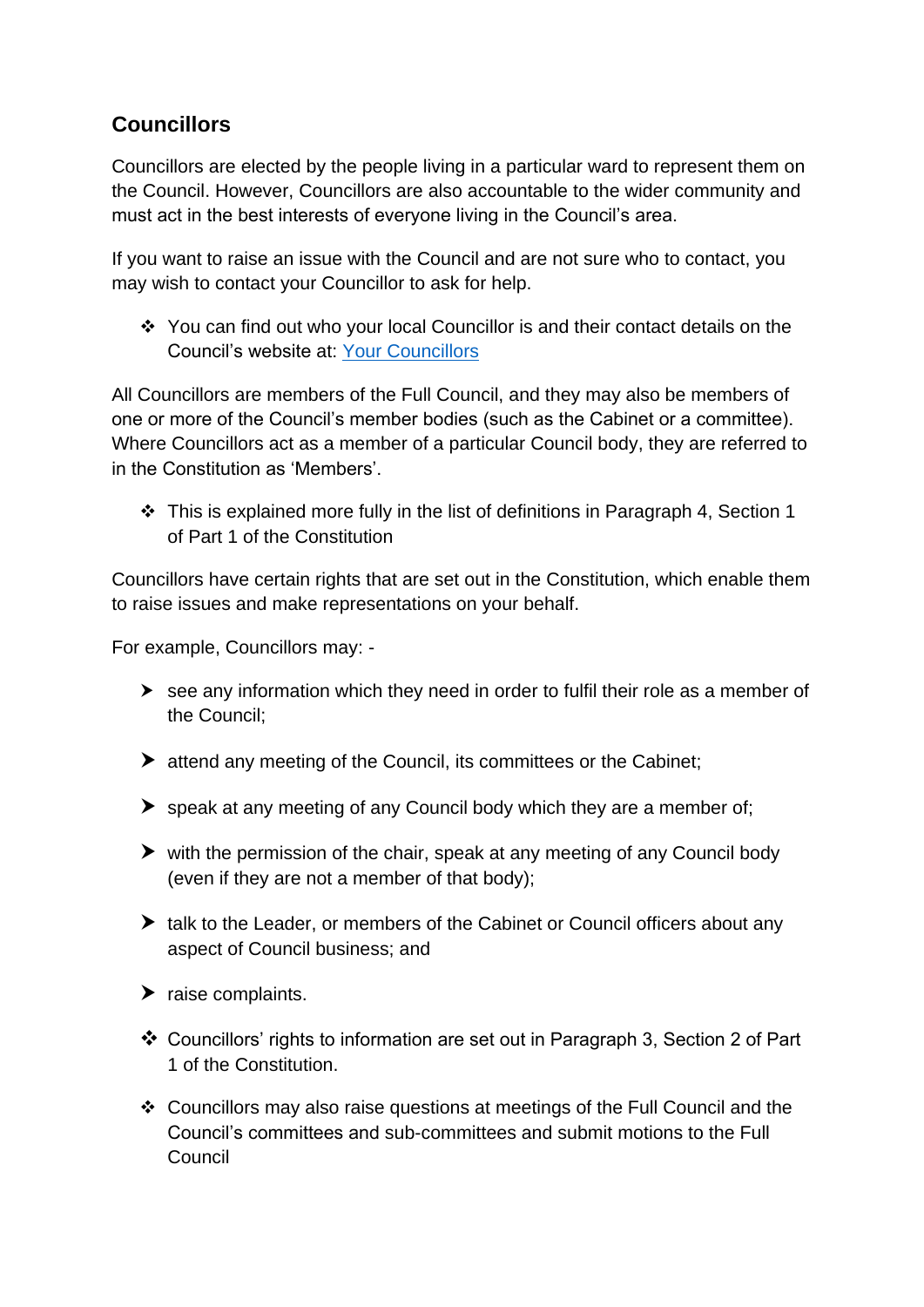\* The rules surrounding how these rights are exercised are set out in Paragraphs 4.10 and 4.11 of Section 3 of Part 2 of the Constitution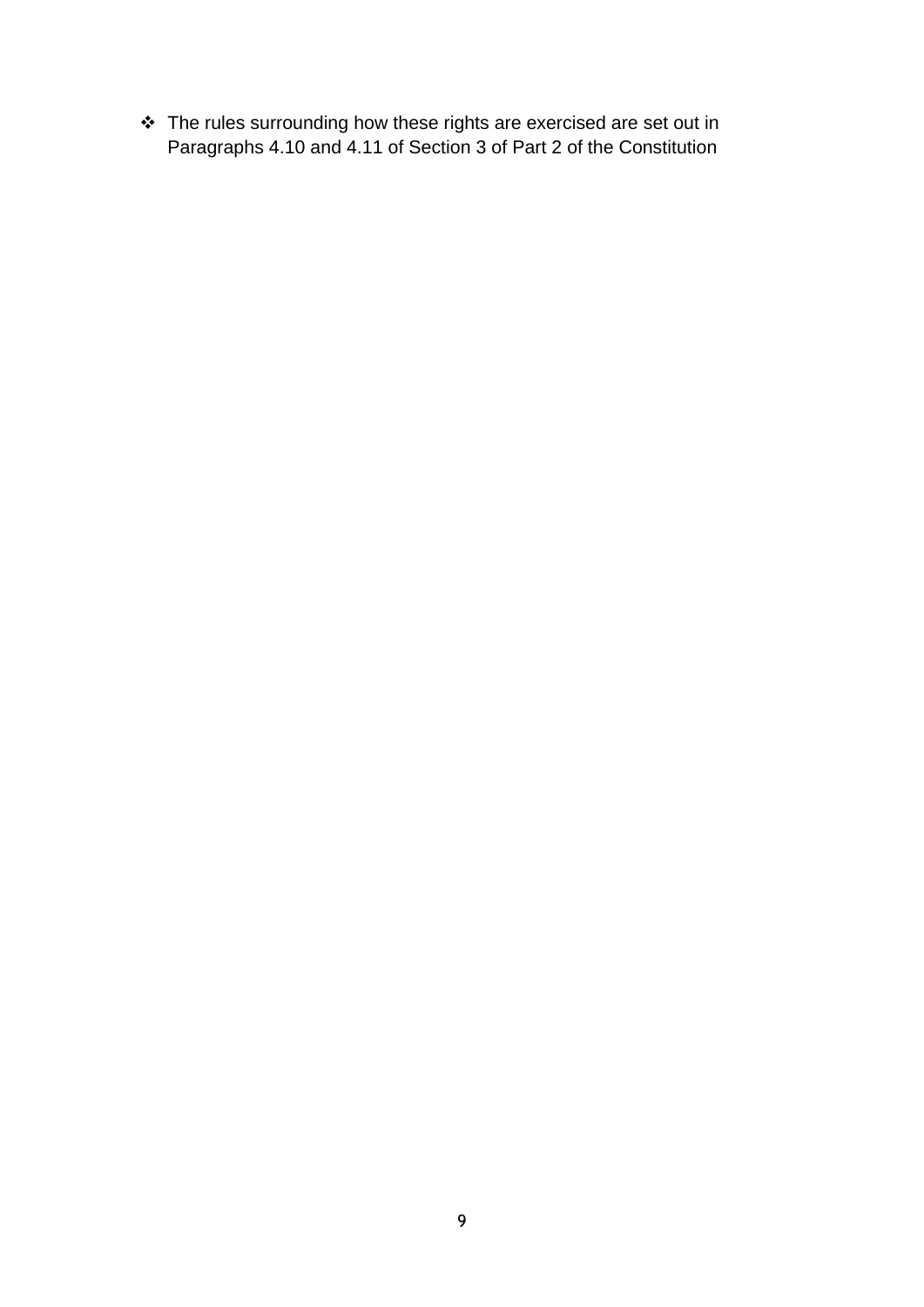# <span id="page-10-0"></span>**Full Council**

Section 3 of Part 2 of the Constitution governs the Full Council.

# **What does the Full Council do?**

The law requires that certain important decisions are taken by all Councillors meeting together as the Full Council. These are referred to in the Constitution as functions of the Full Council. The Council may decide that other non-executive functions should be carried out by the Full Council too. These are referred to in the Constitution as local choice functions because the Council has a choice about which person or body should carry them out.

 $\div$  Part 3 of the Constitution explains the different types of functions that are carried out by the Council and which part of the Council is responsible for carrying them out.

The Full Council is responsible for, amongst other things: -

- agreeing the Constitution, and any changes to the Constitution;
- $\triangleright$  setting the Council's budget;
- developing the Council's single integrated plan (which explains how the Council will deliver its legal duties in areas such as health and social care, children and young people and community safety);
- agreeing key plans and strategies (referred to in the Constitution as the 'policy framework');
- $\triangleright$  reviewing and reporting on the Council's performance;
- $\triangleright$  electing the Leader and the Presiding Member and the Civic Chair; and
- ▶ appointing the Chief Executive.
- The functions of the Full Council are listed in Paragraph 2 of Section 3 of Part 2 of the Constitution

Meetings of the Full Council are chaired by the Presiding Member. He/she is responsible for ensuring that meetings are conducted in accordance with the Constitution and that decisions are made properly, fairly and lawfully.

You can read more about the role of the Presiding Member in Part 3 of this guide.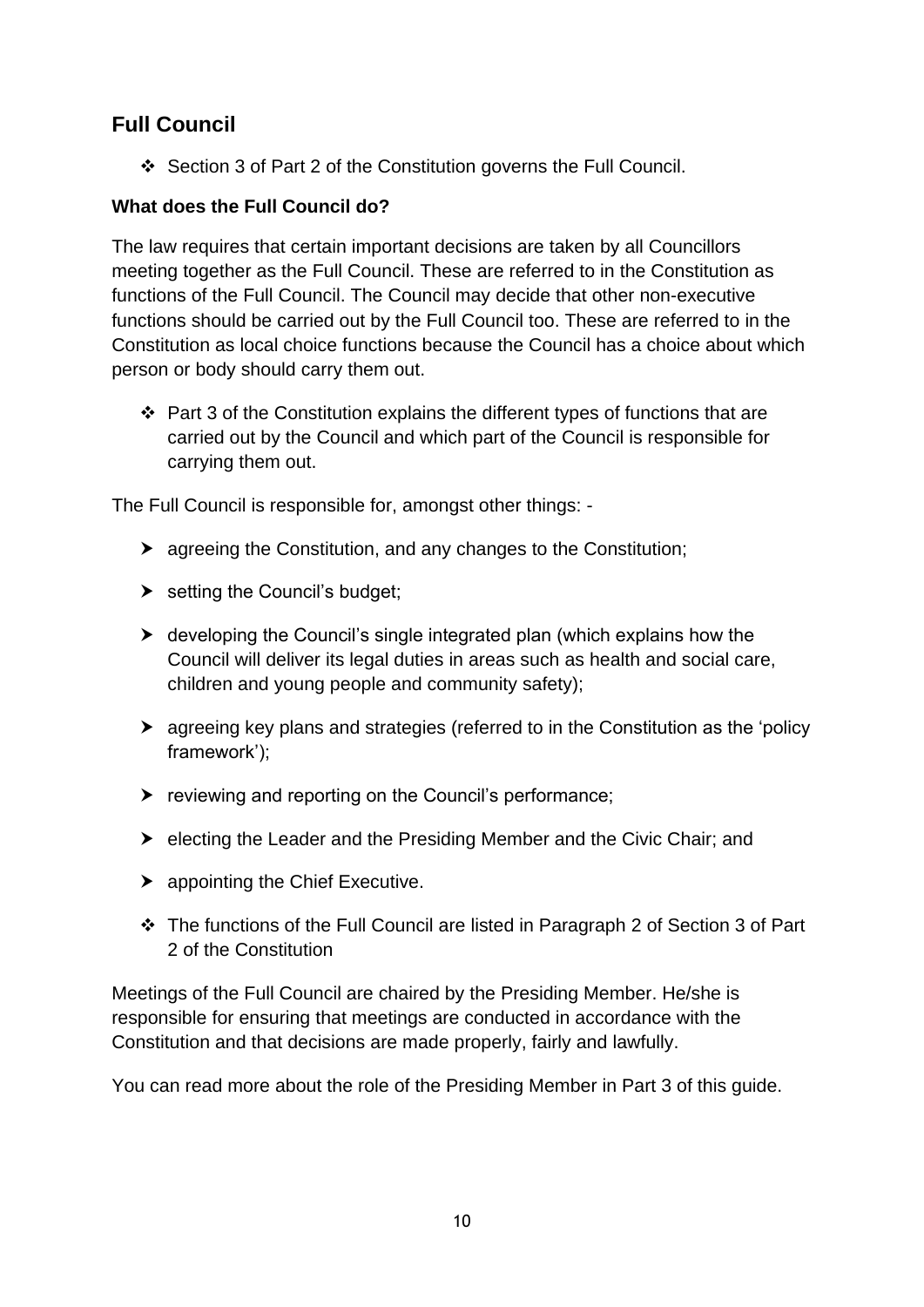# **What happens at meetings of the Full Council?**

The Full Council will meet at the start of each Municipal Year to elect Councillors to particular positions on the Council, to appoint Councillors to outside bodies and to establish committees and working groups to carry out the Council's business during the year. This is known as the annual meeting.

 $\div$  The timing of the annual meeting and the issues to be decided at that meeting are described in the Paragraph 4.2 of Section 3 of Part 2 of the Constitution

At the annual meeting, the Council will also decide how often all Councillors should meet together as the Full Council. These regular meetings of the Full Meetings are known as ordinary meetings.

 Ordinary meetings are carried out in accordance with the Paragraph 4.3 of Section 3 of Part 2 of the Constitution.

In some circumstances, it may be necessary for the Full Council to meet before its next scheduled meeting to discuss an issue that is particularly urgent or important. This is known as an extraordinary meeting of the Council.

 $\cdot$  The process by which an extraordinary meeting may be called and the issues that may be discussed there are set out in Paragraph 4.4 of Section 3 of Part 2 of the Constitution.

The Head of Democratic Services is responsible for deciding when and where meetings of the Full Council will be held. They must notify Councillors of this by issuing them with a summons.

The Head of Democratic Services is also responsible for ensuring that the public are told about meetings of the Full Council, by publishing a notice in advance of each meeting. The notice must include certain information such as the date and time of the meeting, where it will be held and how you can access the meeting remotely using video conferencing.

You can read more about participating in meetings of the Council in part 4 of this guide.

 $\cdot$  Paragraphs 4.5 and 4.6 of Section 3 of Part 2 of the Constitution govern meeting arrangements and notice requirements.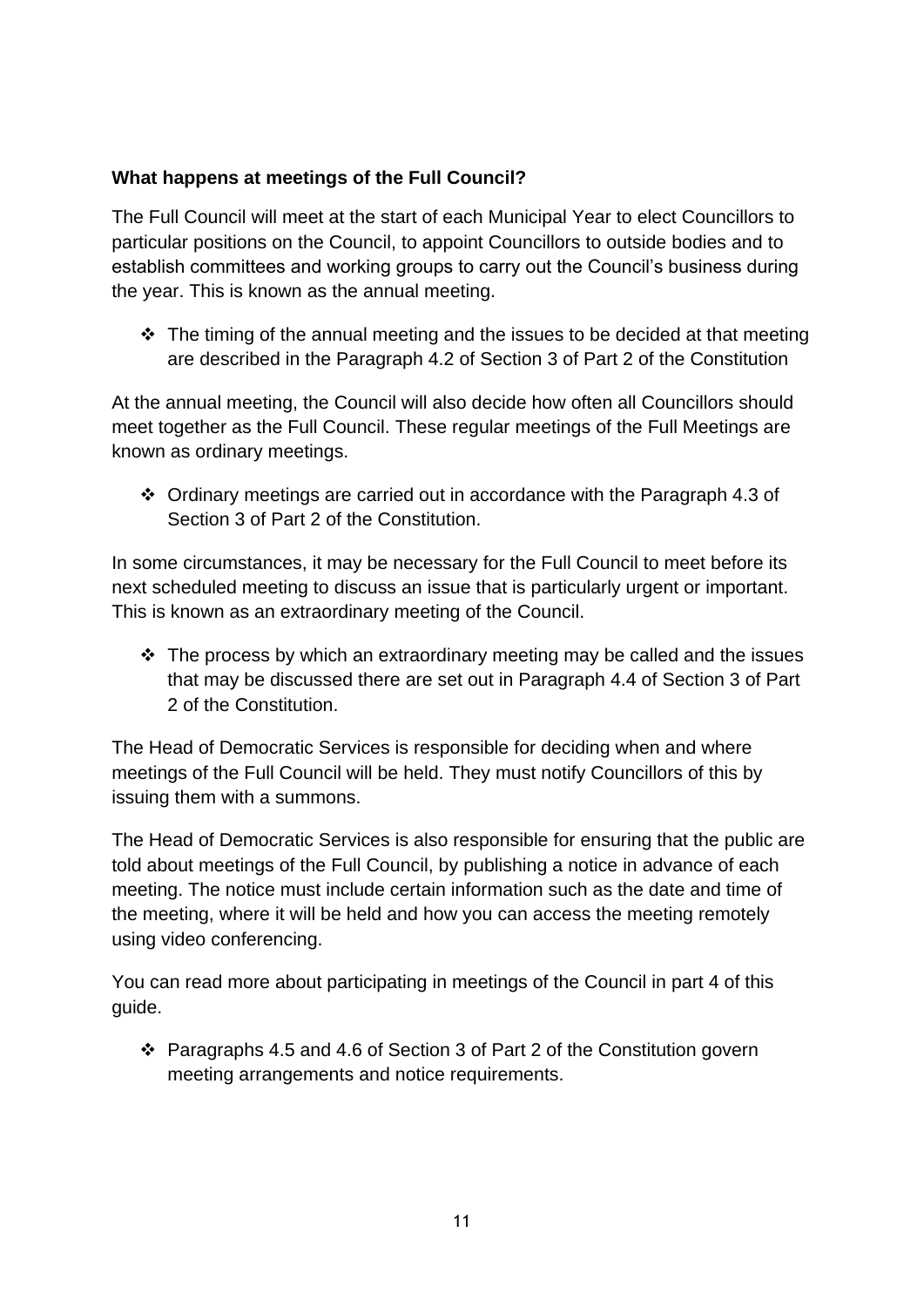# **How does the Full Council make decisions?**

Meetings of the Full Council are carried out in accordance with an agreed set of rules that are designed to ensure that debates are conducted fairly and efficiently, and that every Councillor has the ability to raise questions and to make comments on the public's behalf.

 The rules of debate are set out in Paragraph 4.13 of Section 3 of Part 2 of the Constitution.

Decisions are made by Councillors casting votes for or against a particular decision (referred to in the Constitution as a motion). Councillors may also propose amendments (changes) to a particular motion, which must then be voted on.

Usually, votes will be conducted by a show of hands, with Councillors asked to raise their hand to indicate whether they vote for or against a particular motion, or whether they wish to abstain (i.e. to vote neither for nor against the motion). The Council also uses voting software that allows Councillors to cast their votes electronically.

Decisions will usually require a simple majority of those present voting for a particular motion. In other words, more Councillors must vote for a motion than against it. Where a vote is tied once all Councillors have voted, the Presiding Member will have a second, casting vote.

Councillors may request a recorded vote on a particular issue. In a recorded vote, the Councillors voting for and against a particular motion, and those abstaining, will be written down and recorded in the minutes of the meeting. Councillors may also request that their individual vote on a particular motion is recorded in the minutes.

 $\div$  The Council's voting arrangements are set out in Paragraph 4.15 of Section 3 of Part 2 of the Constitution.

# **Does every Councillor need to be present before a decision can be taken?**

Not every Councillor needs to vote on every decision. In fact, in some circumstances it may not be appropriate for a Councillor to vote on a particular issue (for example, where they have a personal interest in a decision). You can read more about this in part three of this guide.

However, in order for the Council to make a lawful decision a minimum number of Councillors must be present at a meeting. The minimum number of Councillors that must be present at a meeting is referred to in the Constitution as the quorum for that meeting.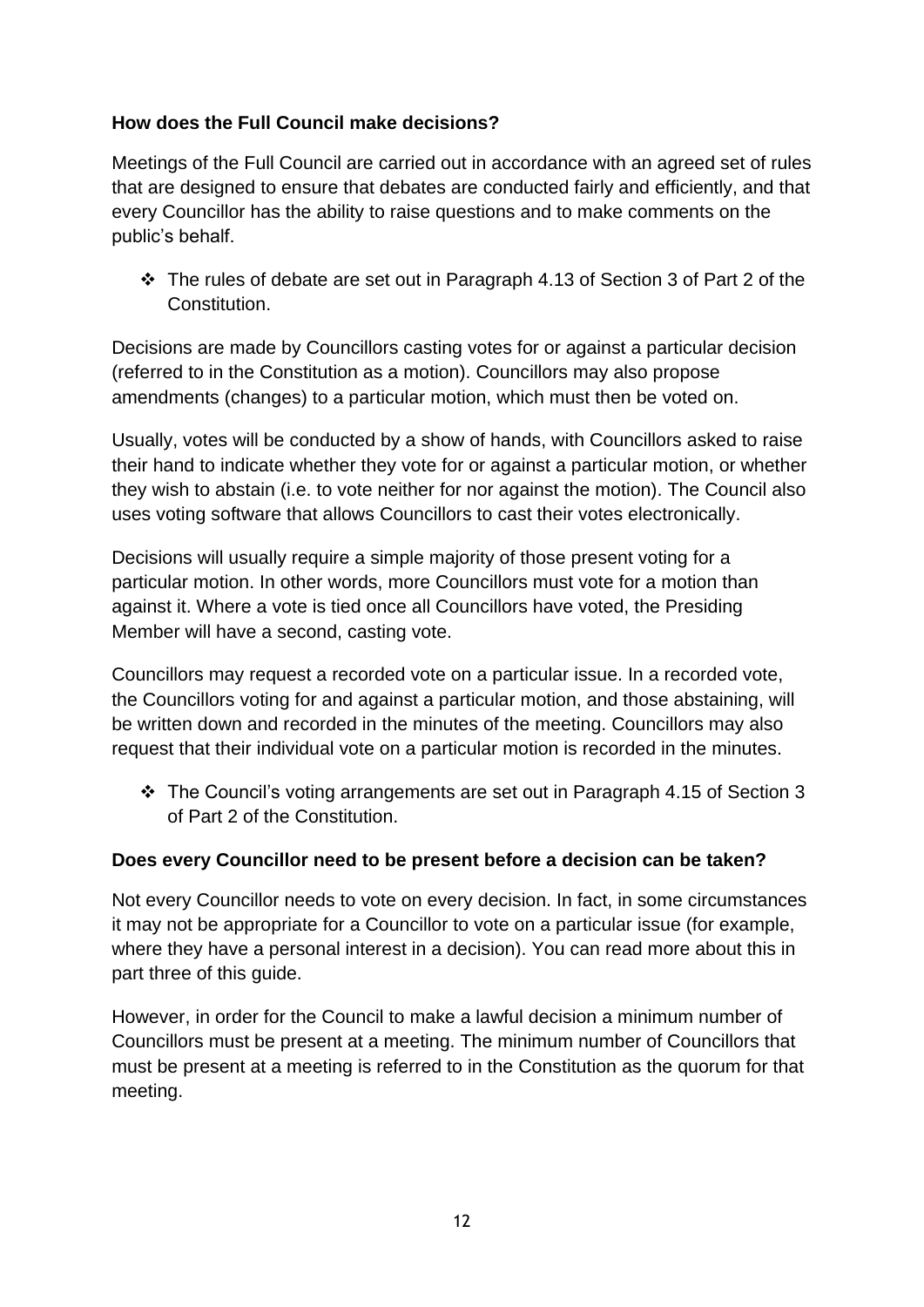$\cdot$  Paragraph 4.8 of Section 3 of Part 2 of the Constitution sets out the minimum number of Councillors that must be present so the Full Council can make a decision.

### **Are meetings recorded?**

A record of each meeting will be kept in the form of minutes. The minutes will contain a record of the motions that were put to the meeting, and the decisions that were taken. They will also record who was present at the meeting.

Meetings open to the public are webcast and can be viewed live or in the Webcast library which can be found at: [Webcasts](https://pembrokeshire.public-i.tv/core/portal/home)

The minutes of a meeting of the Full Council will be agreed by the next Ordinary meeting of the Council and published on the Council's website in accordance with the Council's access to information procedure rules.

If you want to find out what the Council decided about an issue that affects you, you can read the minutes of the meeting where that issue was discussed.

- Information on minutes can be found in Paragraph 4.16 of Section 3 of Part 2 of the Constitution.
- Minutes of meetings are available on the Council's website at: [Committee](https://mgenglish.pembrokeshire.gov.uk/mgCommitteeDetails.aspx?ID=285) **[Details](https://mgenglish.pembrokeshire.gov.uk/mgCommitteeDetails.aspx?ID=285)**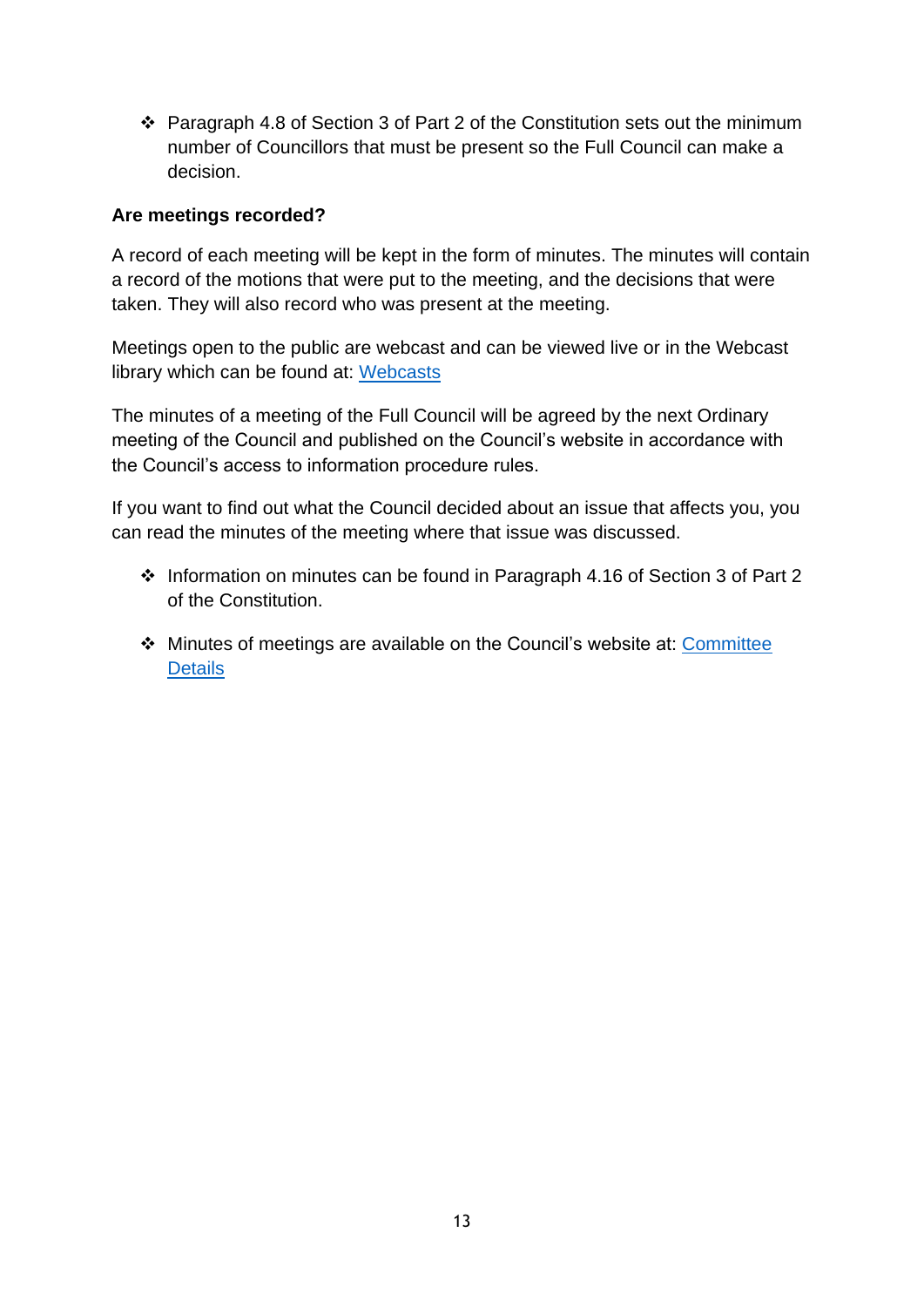# <span id="page-14-0"></span>**The Cabinet**

The Cabinet is made up of the Leader and individual Councillors appointed to the Cabinet by the Leader.

Section 4 of Part 2 of the Constitution explains the form and composition of the Cabinet and how Councillors are appointed to the Cabinet.

The role of Leader and any role on the Cabinet may be carried out by two or more Councillors on a job-share basis.

# **What does the Cabinet do?**

The Leader is responsible for carrying out the Council's executive functions. However, in practice the Leader cannot personally carry out every one of these functions, so the Leader delegates responsibility for certain functions to the Cabinet, to a Committee of the Cabinet; an individual Cabinet Member; a Joint Committee; and to officers of the Council.

Each year, the Leader decides which functions to delegate to whom. This is known as the Council's scheme of delegation.

- Paragraph 3 of Section 4 of Part 2 of the Constitution explains how functions are delegated by the Leader.
- The Council's scheme of delegation can be found in Part 3 of the Constitution.

# **Meetings of the Cabinet**

The Leader will decide when the Cabinet will meet. He/she will also chair meetings of the Cabinet.

The Constitution prescribes certain matters that must be considered at every meeting of the Cabinet. Additionally, the Leader, members of the Cabinet and certain Chief Officers may require that an item of business is added to the meeting agenda.

Meetings of the Cabinet are carried out in accordance with the rules of procedure and debate set down in the Constitution.

# **How does the Cabinet make decisions?**

The Cabinet is obliged to consult with individual Councillors and with certain committees before it makes certain decisions on matters that are not urgent.

 These consultation requirements are explained in Paragraph 4.4 of Section 4 of Part 2 of the Constitution.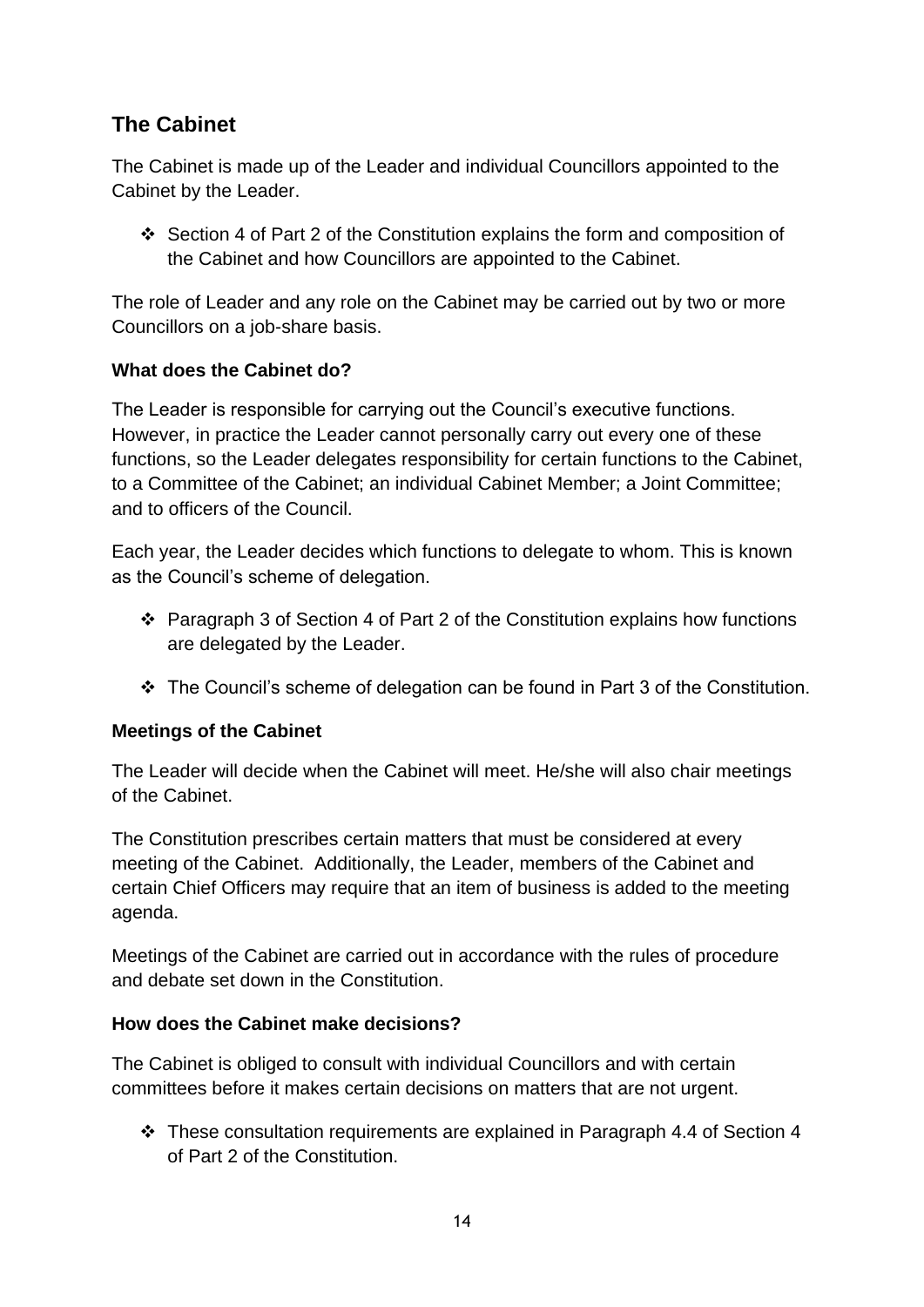The Cabinet must keep a record of every decision it makes, including every decision made by an individual member of the Cabinet and any Cabinet committees.

\* You can read the Decisions and Minutes of meetings of the Cabinet on the Council's website at: [Committee Details](https://mgenglish.pembrokeshire.gov.uk/mgCommitteeDetails.aspx?ID=281)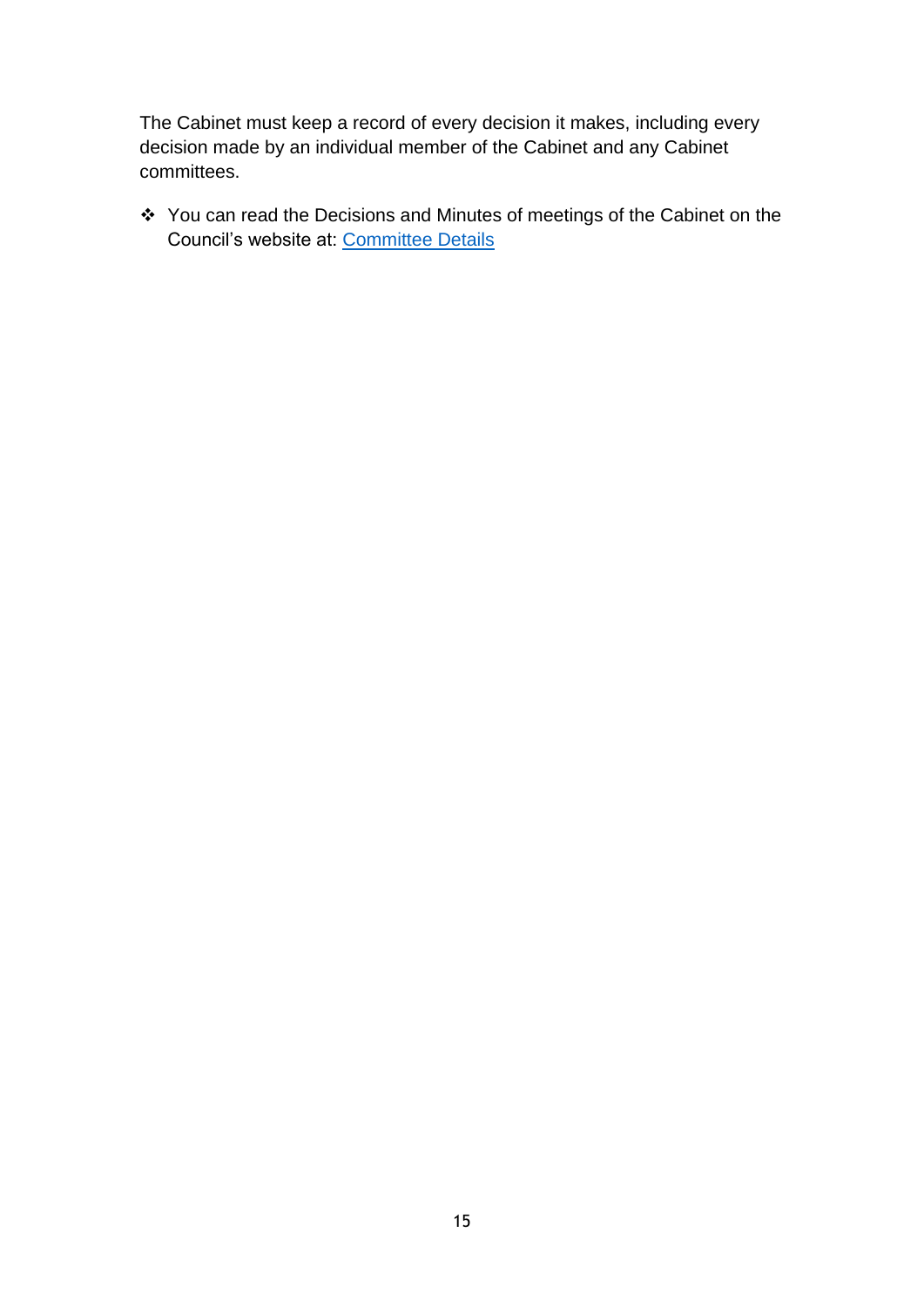# <span id="page-16-0"></span>**Why does the Council have committees and what do they do?**

The law requires the Council to establish committees for the purpose of carrying out certain legal functions of the Council.

The Council may also decide to establish other committees and working groups for the purpose of assisting the Council to conduct its business efficiently and effectively.

# <span id="page-16-1"></span>**What do the Council's committees do?**

# <span id="page-16-2"></span>**Governance and Audit Committee**

The Governance and Audit Committee advises the Full Council, the Cabinet and their respective committees and members on matters relating to good governance, financial oversight, risk management and complaints.

The Governance and Audit Committee monitors the effectiveness of the Council's rules and procedures for ensuring that the Council acts lawfully, responsibly and that it is accountable to the public (referred to in the Constitution as the Council's governance systems and internal controls). The committee is also responsible for ensuring that the Council's decisions and finances are audited in accordance with agreed procedures.

The Governance and Audit Committee comprises a mixture of Councillors and lay members (who are not members of the Council). Councillors are appointed to the Committee in accordance with the political balance rules (which ensure that the political make-up of the committee reflects the political make-up of the Council).

 Paragraph B5 of Section 3 of Part 3 of the Constitution explains the Council's arrangements of and functions for the Governance and Audit Committee.

# <span id="page-16-3"></span>**Democratic Services Committee**

The Democratic Services Committee is responsible for appointing the Head of Democratic Services, keeping under review the provision of resources to the Head of Democratic Services and supporting non-executive members of the Council.

The Democratic Services Committee is made up of Councillors, though there are limits to the number of Cabinet members who can sit on the Democratic Services Committee. Councillors are appointed to the Committee in accordance with the political balance rules (which ensure that the political make-up of the committee reflects the political make-up of the Council).

 Paragraph B6 of Section 3 of Part 3 of the Constitution explains the Council's arrangements for and functions of the Democratic Services Committee.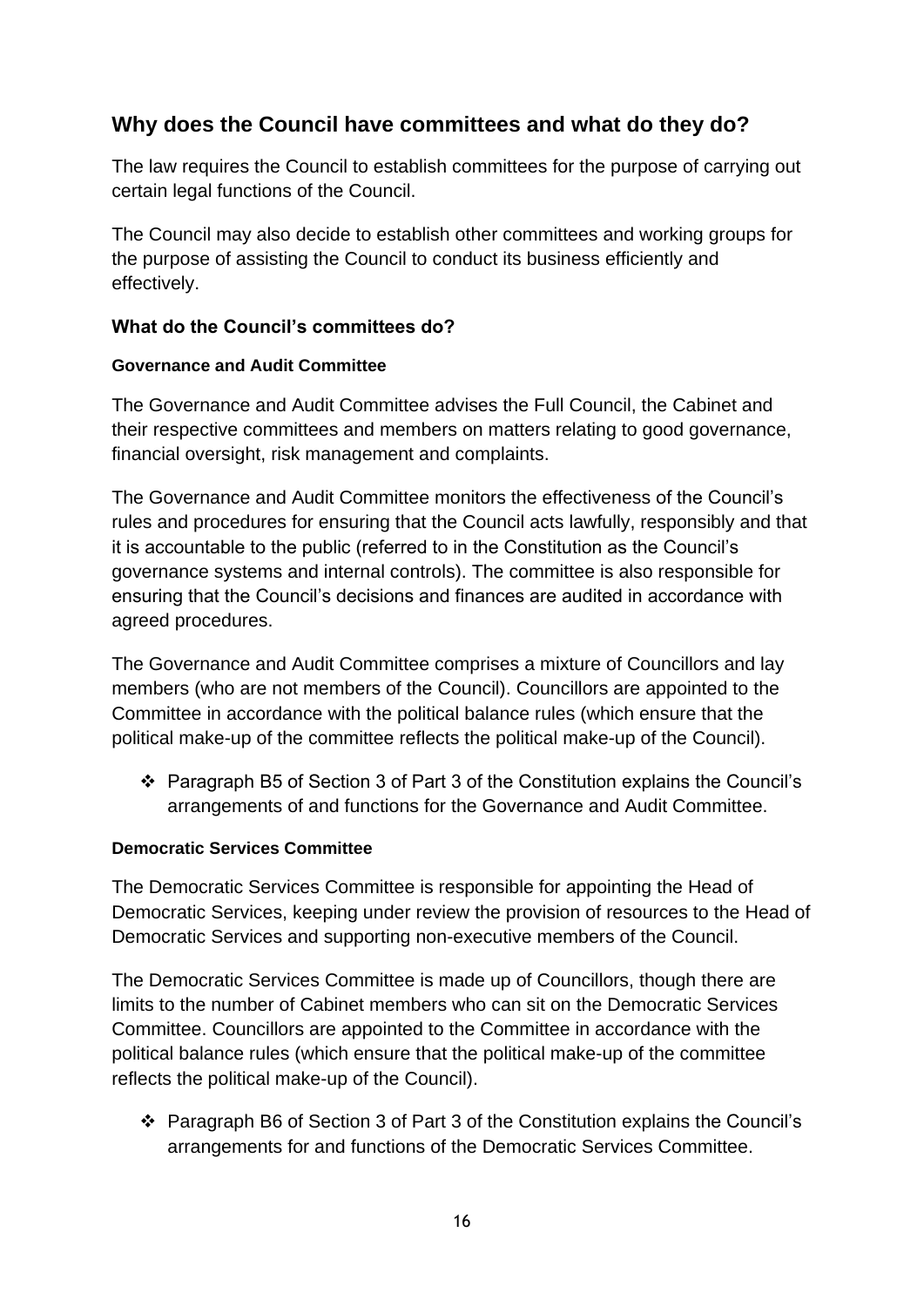#### <span id="page-17-0"></span>**Licensing Committee**

The Council is responsible for deciding whether to grant licences for a wide range of different businesses, services and activities in its area. The Council's licensing functions are delegated to the Council's Licensing Committee.

The Council will appoint individual Councillors to the Licensing Committee and agree terms of reference for, and the delegation of powers to, the Licensing Committee to enable it to discharge those functions.

❖ You can read more about the Council's Licensing Committee in Paragraph A2 of Section 3 of Part 3 of the Constitution.

# <span id="page-17-1"></span>**Planning Committee**

The Council is responsible for operating the planning system in its area. This involves preparing local development plans and local planning policies (which govern development in the Council's area) and managing development (by granting or refusing permission for new development).

The Council will appoint individual Councillors to the Planning Committee and agree terms of reference for, and the delegation of powers to, the Planning Committee to enable it to discharge those functions.

 You can read more about the Council's Planning Committee in Paragraph A1 of Section 3 of Part 3 of the Constitution.

#### <span id="page-17-2"></span>**Standards Committee**

The Standards Committee is responsible for promoting high standards of conduct by Councillors, including by advising and training Councillors on the councillor code of conduct and advising the Council on changes to that code.

The Standards Committee is also responsible for investigating alleged breaches of the councillor code of conduct and censuring members who are found to have failed to comply with that code.

The Standards Committee comprises a mixture of Councillors and independent members (who cannot be members or paid officers of the Council or related to members or paid officers of the Council).

 You can read more about the Standards Committee in Section 8 of Part 2 of the Constitution.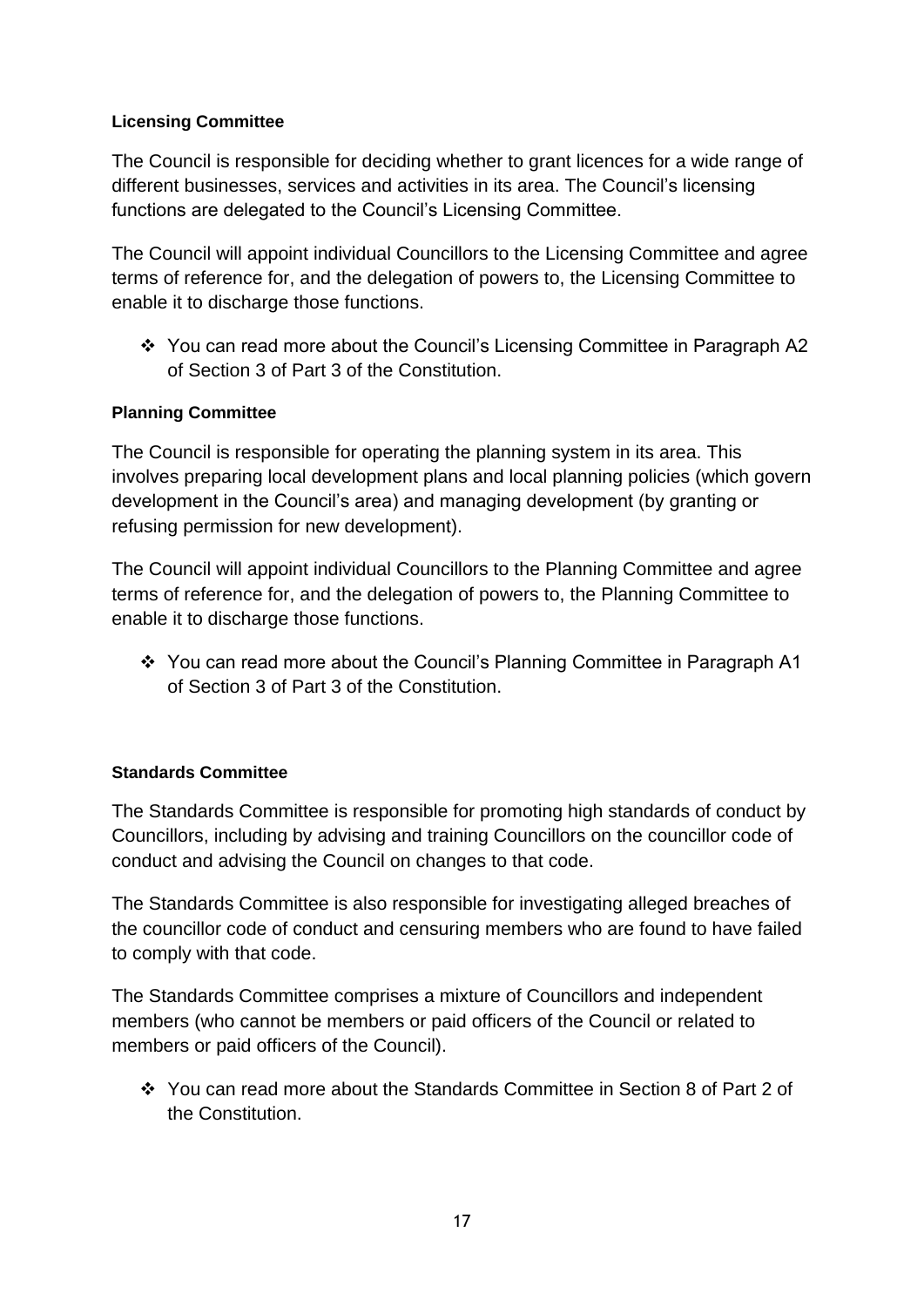# <span id="page-18-0"></span>**What do the Council's scrutiny committees do?**

#### <span id="page-18-1"></span>**Overview and Scrutiny Committee**

The Overview and Scrutiny Committee is responsible for holding the Cabinet and other bodies of the Council to account.

The Overview and Scrutiny Committee can: -

- $\triangleright$  review and scrutinise decisions made by the Cabinet and other parts of the Council;
- make reports and recommendations to the Council or to the Cabinet; and
- make proposals regarding changes to the Council's policies and procedures.
- The functions of the Overview and Scrutiny Committee are set out in Section 7 of Part 2 of the Constitution.

Members of the Overview and Scrutiny Committee must be told about meetings of other Council bodies. They have special rights to see Council documents.

The Overview and Scrutiny Committee may also require any member of the Cabinet or any senior paid officer of the Council to attend a meeting of the committee to explain a decision that they have taken or their performance.

- The Overview and Scrutiny Committee's rights and powers are described in Section 7 of Part 2 of the Constitution.
- \* The rules around membership of the Overview and Scrutiny Committee, the conduct of committee meetings and the carrying out of the functions of the committee are set out in Section 7 of Part 2 of the Constitution.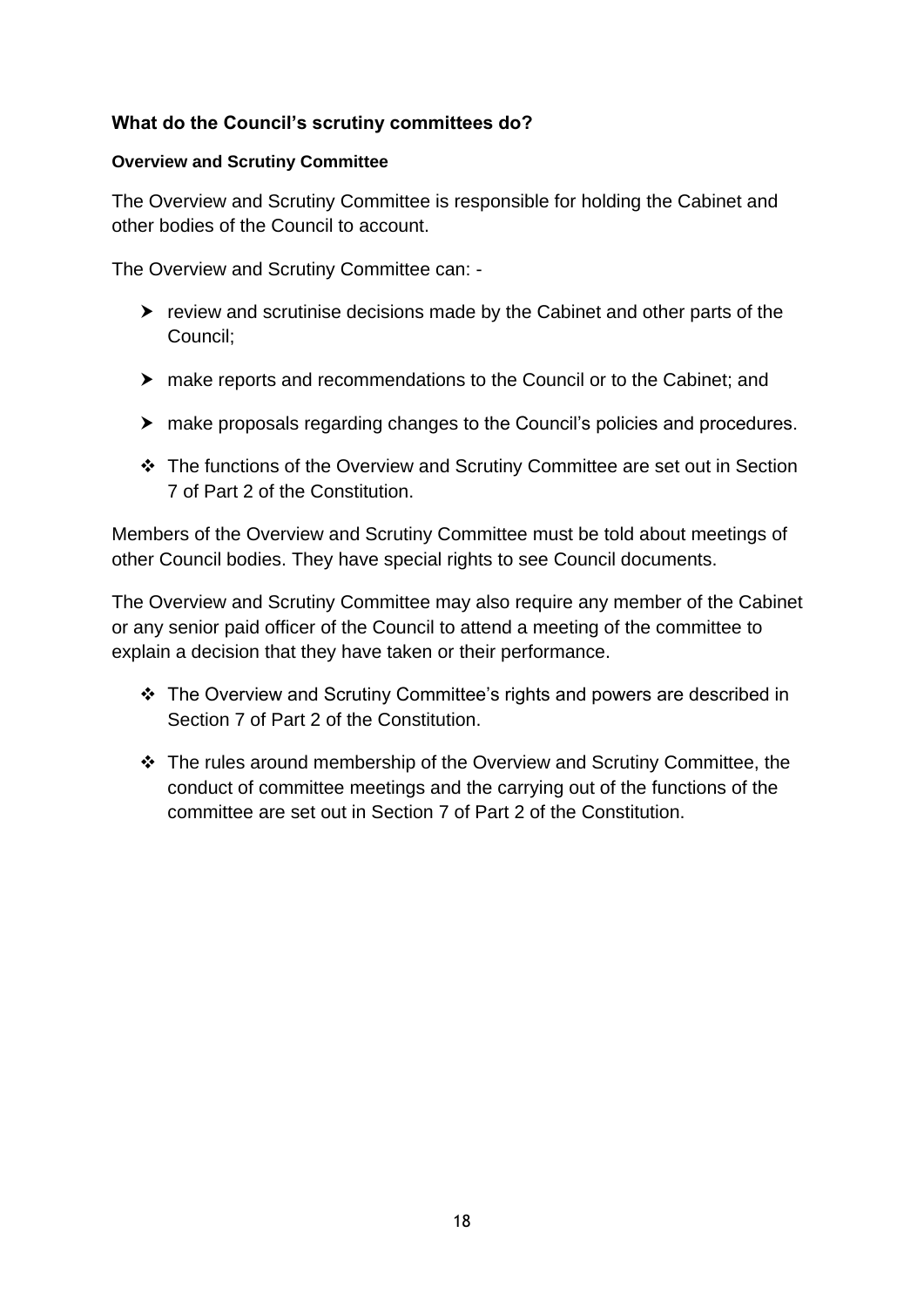# <span id="page-19-0"></span>**What are joint committees?**

The Council may carry out some of its functions jointly with one or more other local authorities in Wales, and with other public bodies. The Council may decide to do this where, for example, the Council considers that it could better promote the economic, social or environmental wellbeing of people living in its area by coordinating its activities with other local authorities, bodies or people.

The Council can establish a joint committee with other local authorities, bodies or people and delegate decisions and functions to that joint committee. By allowing decisions to be taken by a joint committee, the Council can ensure that decisions can be coordinated between all authorities and bodies represented on the committee.

The Cabinet may also establish joint arrangements with one or more local authorities in Wales for the purpose of jointly exercising executive functions together with those authorities.

 Section 9 of Part 2 of the Constitution governs the circumstances in which the Council or Cabinet may enter into joint arrangements with other authorities and bodies.

The Council and the Cabinet may also delegate or contract out particular functions to another local authority or to another body or organisation.

 $\cdot$  Paragraphs 4 and 5 of Section 9 of Part 2 of the Constitution explain the Council's delegations and contracting out arrangements.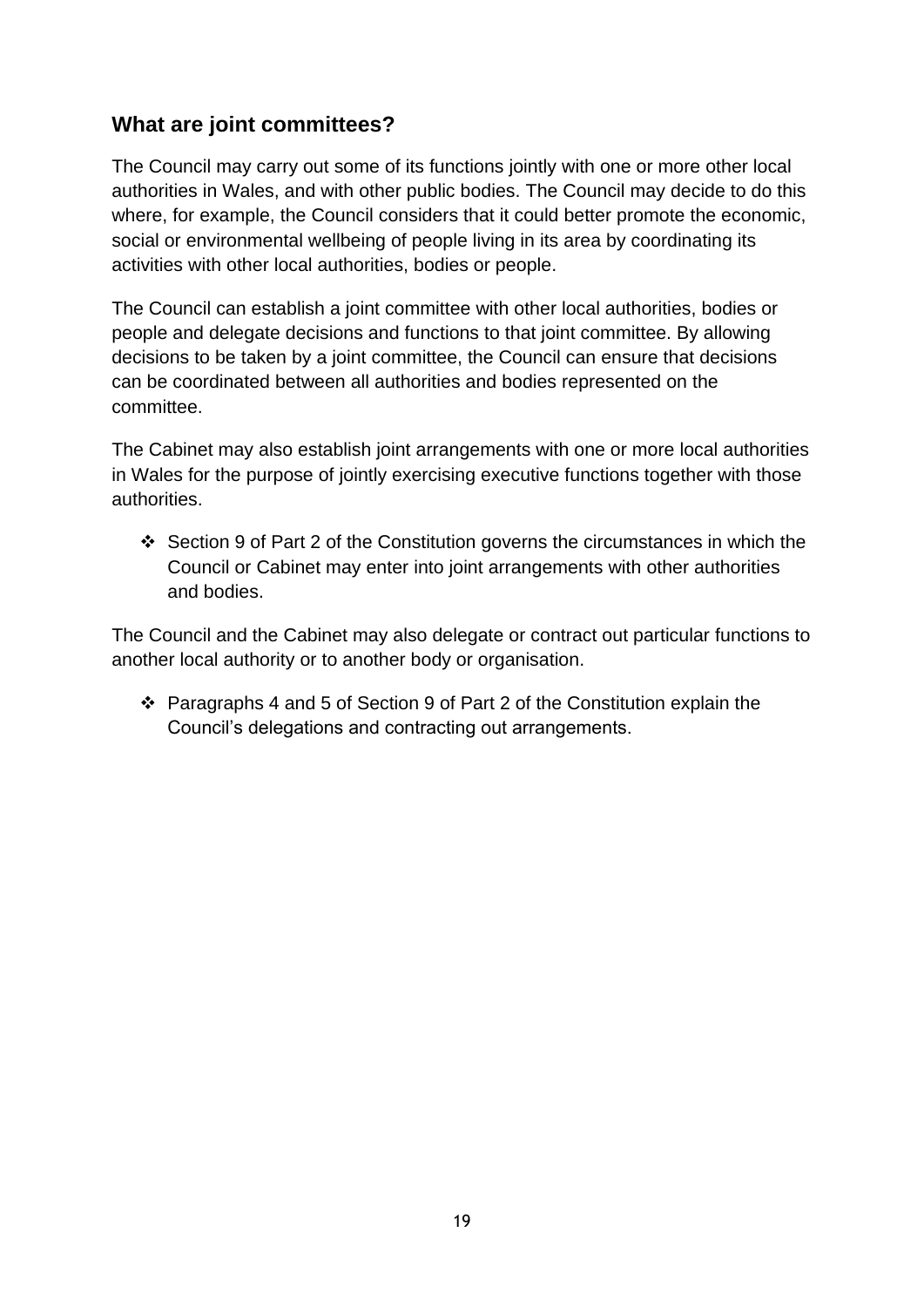# <span id="page-20-0"></span>**The South West Wales Corporate Joint Committee**

The South West Wales Corporate Joint Committee is a type of joint committee.

However, unlike other joint committees (which are created by Councils deciding to work together), the South West Wales Corporate Joint Committee was created by the Welsh Ministers.

The South West Wales Corporate Joint Committee is responsible for the following functions: -

- $\blacktriangleright$  regional transport planning;
- $\blacktriangleright$  strategic development planning;
- ▶ economic development.

The Council must work together with other members of the South West Wales Corporate Joint Committee when it performs these functions.

Corporate joint committees are established through regulations made by the Welsh Ministers. Consequently, many of the rules and standards that apply to corporate joint committees are set down in regulations, rather than in the Constitution.

# <span id="page-20-1"></span>**Partneriaeth – South West Wales Education Partnership**

The Council is also a Member of a Joint Committee for a Regional Education partnership called Partneriaeth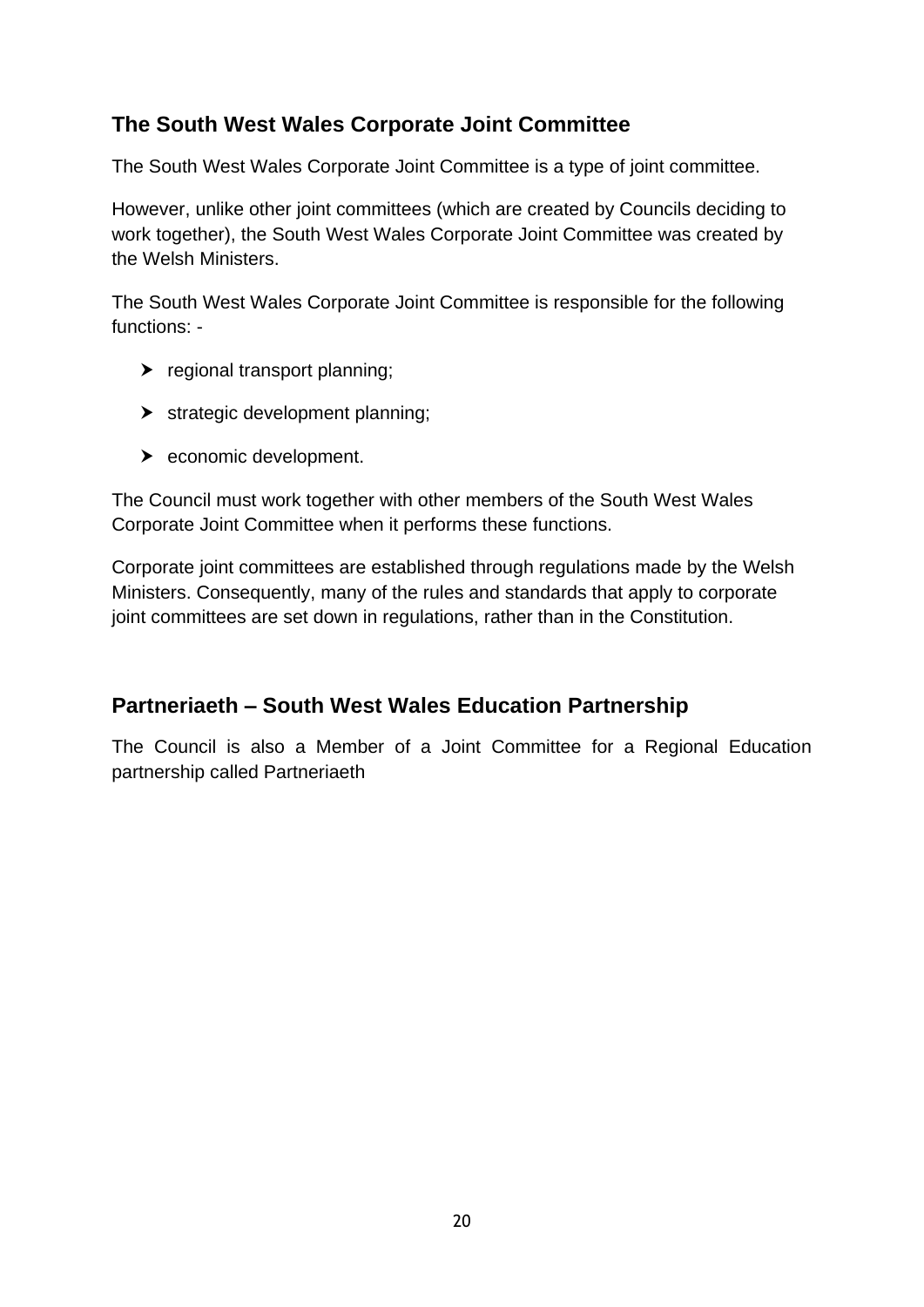# <span id="page-21-0"></span>**Part 3: Roles and responsibilities**

### <span id="page-21-1"></span>**The Presiding Member and Chairman / Deputy Presiding Member**

The Presiding Member and Civic Chair/Deputy Presiding Member are elected by the Full Council every year.

 The procedures that govern the election of the Presiding Member and the Civic Chair /Deputy Presiding Member and their resignation or dismissal are set out in Paragraph 3 of Section 3 of Part 2 of the Constitution.

The Presiding Member is responsible for: -

- $\triangleright$  promoting and upholding the Constitution;
- **>** presiding over meetings of the Full Council;
- ensuring that meetings of the Full Council are quorate and conducted in accordance with the Council's procedure rules; and
- ensuring that decisions are taken in accordance with the Constitution.

The Civic Chair /Deputy Presiding Member is the civic leader of the Council. They are responsible for carrying out civic, community and ceremonial activities.

They also perform the Presiding Member's functions in his/her absence.

 You can read more about the role and functions of the Presiding Member and the Civic Chair in Paragraph 3 of Section 3 of Part 2 of the Constitution.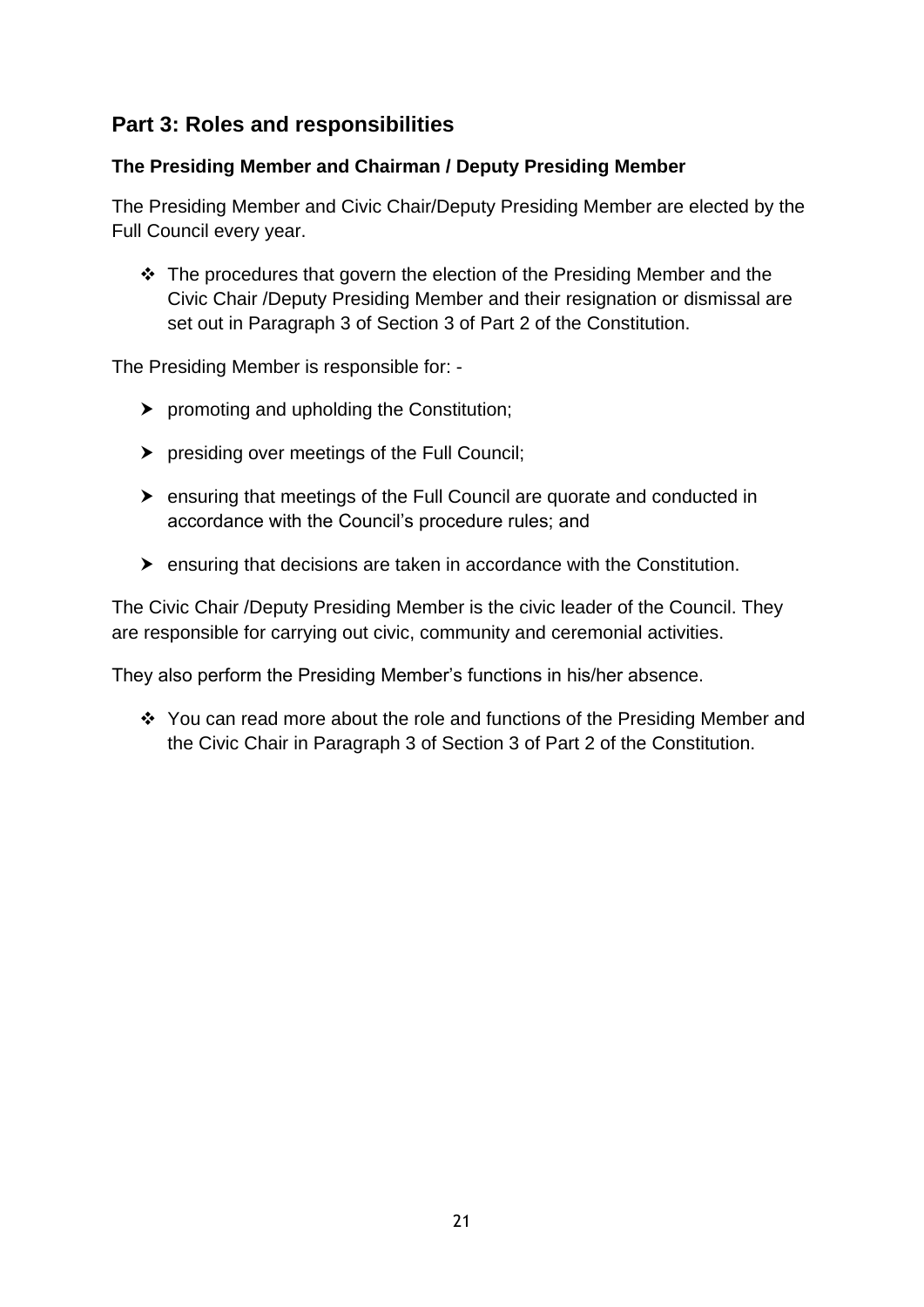# <span id="page-22-0"></span>**Leader and Deputy Leader**

The Leader is elected by the Full Council biennially [every two years].

A Deputy Leader is appointed by the Leader to exercise the Leader's functions in his/her absence.

 $\cdot \cdot$  The arrangements governing the election of the Leader are set out in Paragraph 4.7 of Section 3 and Paragraph 1 of Section 5 of Part 2 of the Constitution.

The Leader is responsible for appointing Councillors to the Cabinet and for allocating specific policy areas and responsibilities (portfolios) to members of the Cabinet.

The Leader is also responsible for preparing a scheme describing which functions are to be carried out by which members of the Cabinet (this is referred to in the Constitution as the Cabinet scheme of delegation).

See Section 4 of Part 2 of the Constitution for more information.

The Leader also chairs meetings of the Cabinet.

The Leader will act as the Council member of the South West Wales Corporate Joint Committee and the Council's representative on the Pembrokeshire Public Services Board.

The Leader may appoint other members of the Council to sit on other outside bodies.

#### <span id="page-22-1"></span>**Member of the Cabinet**

Members of the Cabinet are responsible for:

- $\blacktriangleright$  taking decisions regarding issues that fall within their area of responsibility;
- playing an active role in Cabinet meetings and decision making;
- contributing to the development of the Council's forward work programme and to policies and procedures in their area of responsibility;
- providing political leadership to the Council's paid officers on matters they are responsible for;
- ▶ reporting to the Full Council, the Leader, the Cabinet and others on the performance of services which they are responsible for; and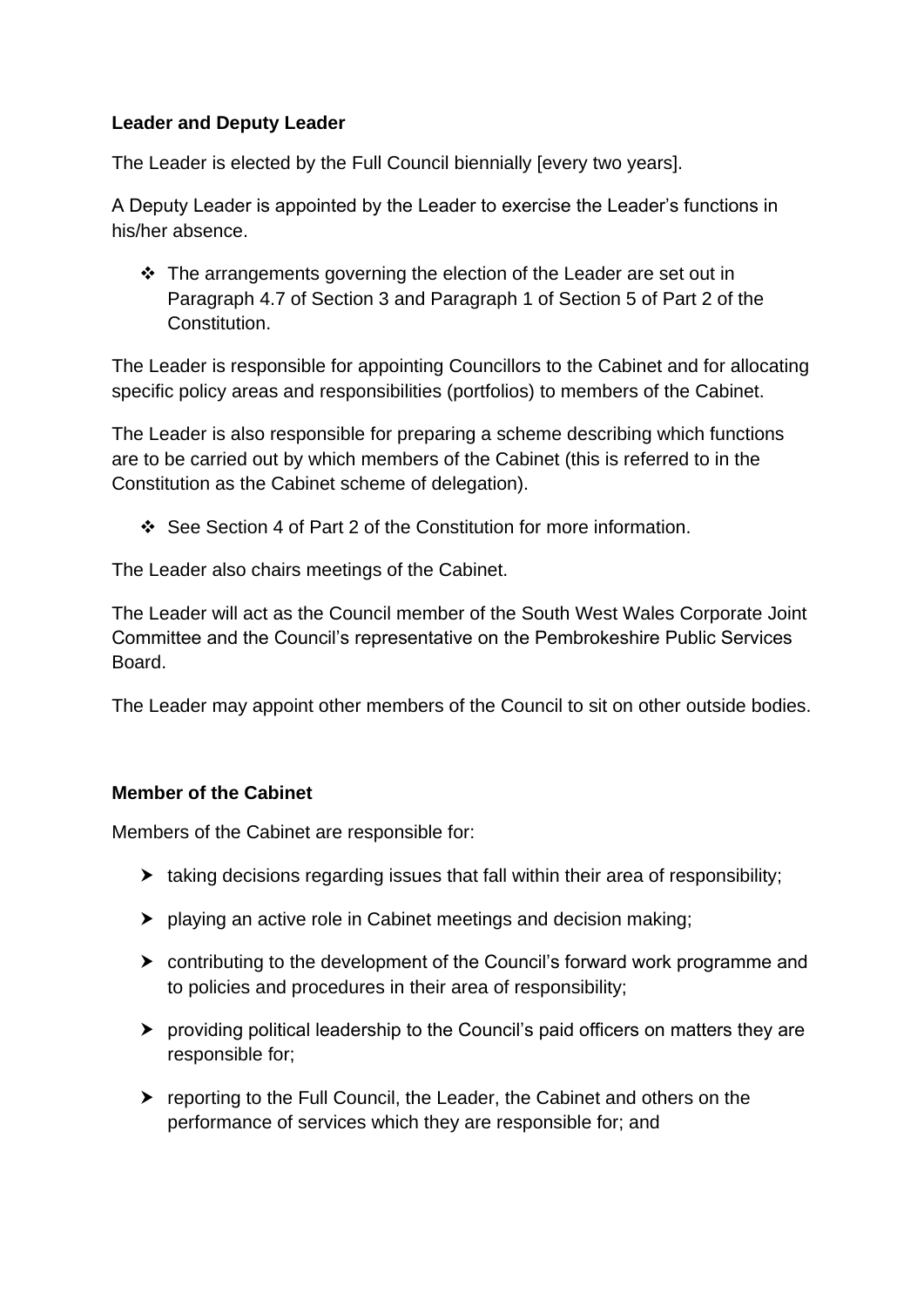- participating in the Council's scrutiny processes and procedures, including by explaining decisions they have made and the performance of functions within their area to the Overview and Scrutiny Committee.
- You can read more about the Cabinet in Section 4 of Part 2 of the Constitution

# <span id="page-23-0"></span>**Assistants to the Executive**

Assistants to the Executive support members of the Cabinet by taking on certain tasks and responsibilities on their behalf. They may attend meetings, prepare reports, review papers and draft comments for the member they support.

Assistants to the Executive are not members of the Cabinet and cannot vote at Cabinet Meetings. However, they are entitled to attend and to speak at meetings of the Cabinet and its committees.

# <span id="page-23-1"></span>**What roles do paid officers of the Council perform?**

The elected members of the Council are supported by paid officers of the Council, who are accountable to the Council and responsible for delivering services to the public in accordance with the policies and procedures agreed by the Full Council, the Cabinet and their committees and bodies.

The **Chief Executive** has overall corporate and operational responsibility for the work of the Council and for all paid officers of the Council.

The **Monitoring Officer** is responsible for ensuring lawfulness and fairness in the Council's decision making, maintaining and upholding the Constitution, receiving reports of alleged breaches of the Council's duties and obligations and conducting investigations into such allegations.

The **Head of Democratic Services** is responsible for advising the Council, its committees and individual Councillors, on the proper discharge of the Council's democratic functions and responsibilities.

The **Chief Finance Officer** is responsible for ensuring that the Council makes lawful and financially prudent decisions. They are also responsible for the administration of the Council's financial affairs and providing advice to Councillors on the Council's budgetary and other financial procedures.

 The role and responsibilities for these Officers are described in Section 10 of Part 2 of the Constitution.

The Council also employs a number of other Chief Officers, including:

 $\blacktriangleright$  Director for Education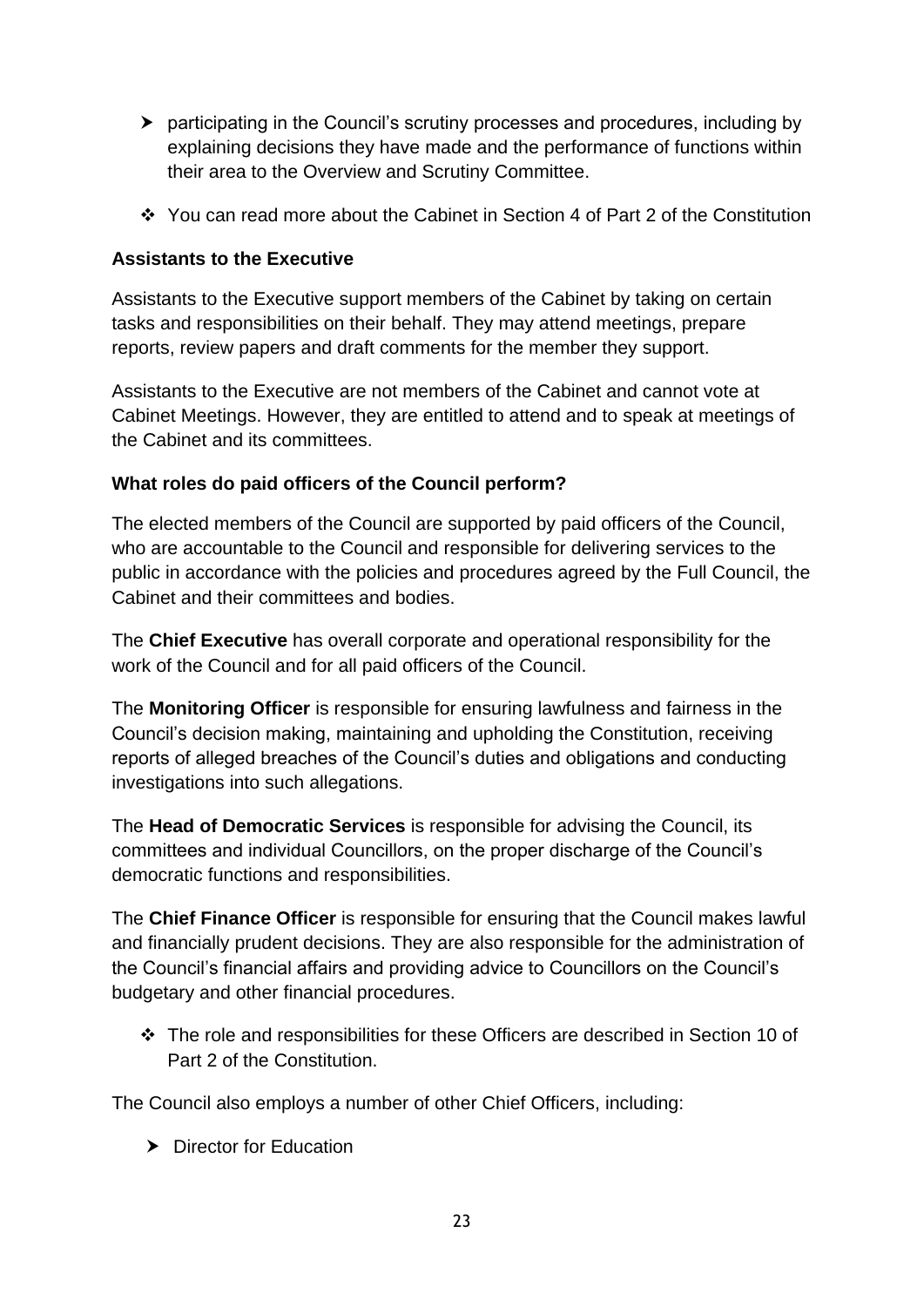- > Director of Social Services and Housing
- > Director of Community Services

Chief Officers are each accountable to the Council for the financial management and administration of those services and activities allocated to them in accordance with the Council's policies.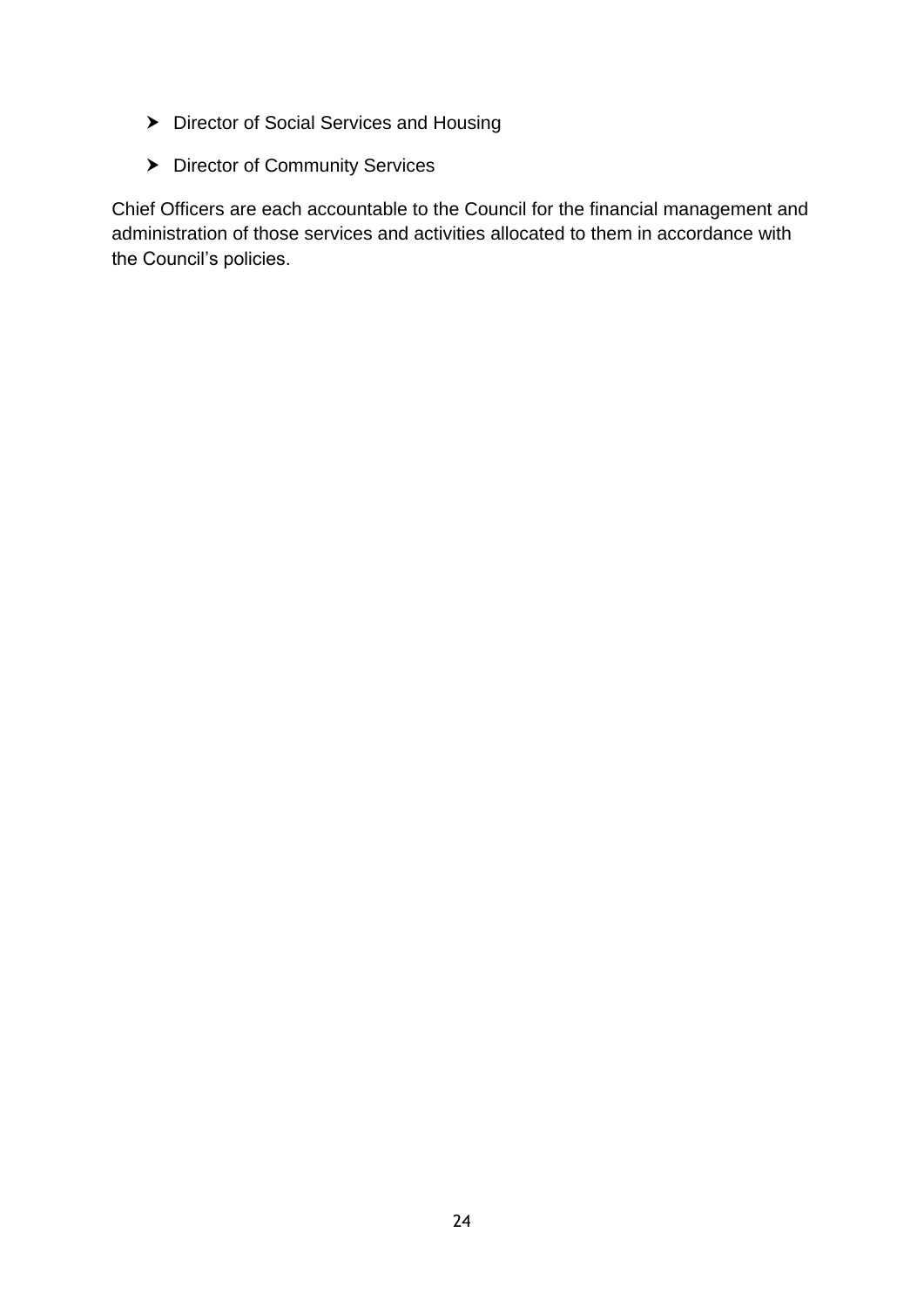# <span id="page-25-0"></span>**How should Councillors and Officers behave?**

### <span id="page-25-1"></span>**Councillors should comply with the Members' Code of Conduct**

Councillors are expected to uphold the highest standards of personal and professional conduct. Those standards are described in the Code of Conduct for Members.

The Code of Conduct for Members is intended to help and guide Councillors in maintaining appropriate standards of conduct when serving their community. In turn, it provides reassurance to the public and helps build their trust in, and respect for, their local representatives.

The Code of Conduct for Members is based upon the 7 Principles of Public Life, which were first set out in the 1995 Nolan Report on Standards in Public Life. Three additional principles were added in the local government principles in Wales.

The Code of Conduct for Members is consistent with, and provides for the practical application of, these principles.

# **Selflessness**

Members must act solely in the public interest. They must never use their position as members to improperly confer an advantage on themselves or to improperly confer an advantage or disadvantage on others.

#### **Honesty**

Members must declare any private interests relevant to their public duties and take steps to resolve any conflict in a way that protects the public interest.

# **Integrity and propriety**

Members must not put themselves in a position where their integrity is called into question by any financial or other obligation to individuals or organisations that might seek to influence them in the performance of their duties. Members must on all occasions avoid the appearance of such behaviour.

#### **Duty to uphold the law**

Members must act to uphold the law and act on all occasions in accordance with the trust that the public has placed in them.

#### **Stewardship**

In discharging their duties and responsibilities members must ensure that their authority's resources are used both lawfully and prudently.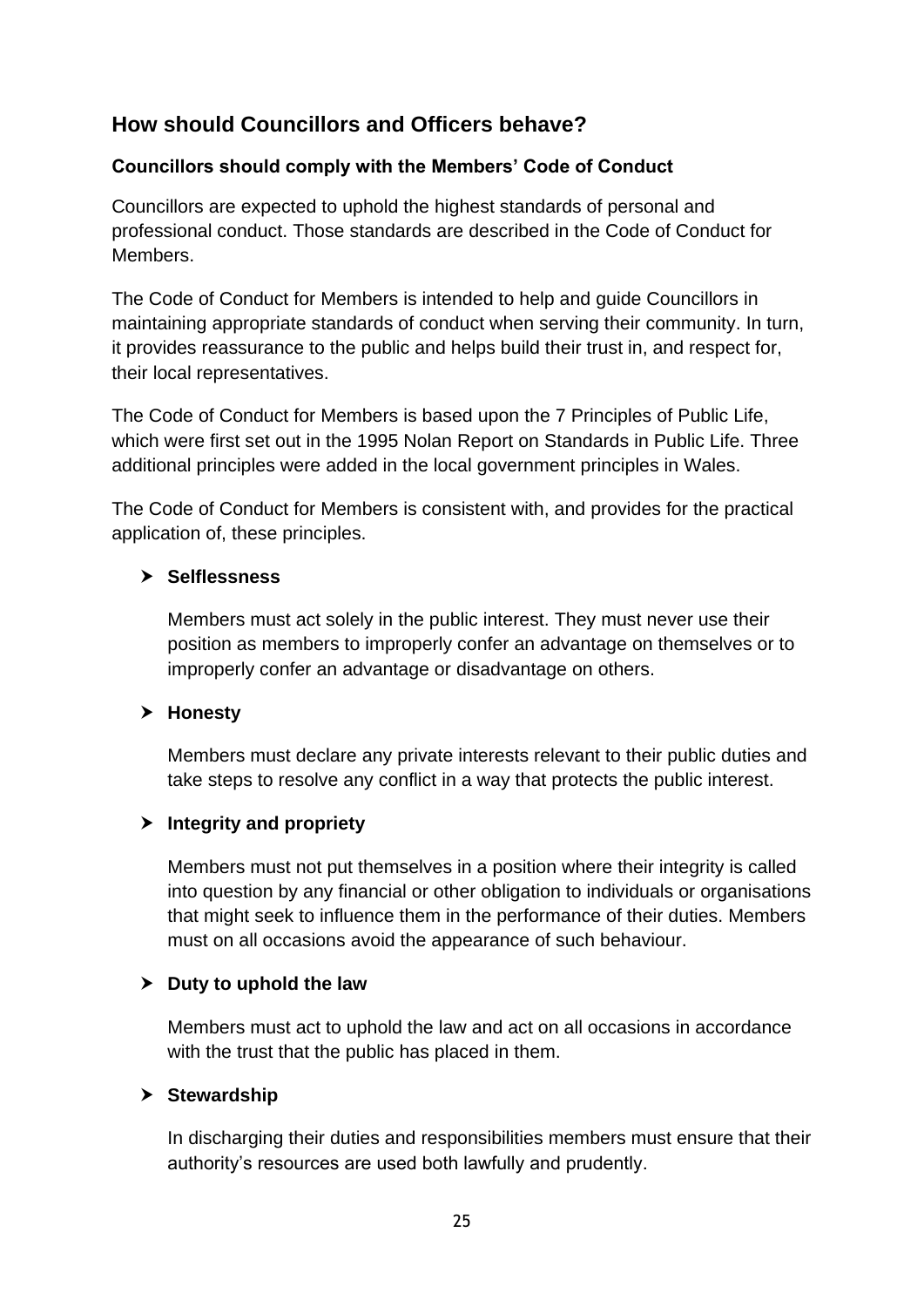# **Objectivity in decision-making**

In carrying out their responsibilities including making appointments, awarding contracts, or recommending individuals for rewards and benefits, members must make decisions on merit. Whilst members must have regard to the professional advice of officers and may properly take account of the views of others, including their political groups, it is their responsibility to decide what view to take and, if appropriate, how to vote on any issue.

# **Equality and respect**

Members must carry out their duties and responsibilities with due regard to the need to promote equality of opportunity for all people, regardless of their gender, race, disability, sex, sexual orientation, marital status, age or religion, and show respect and consideration for others.

#### **Openness**

Members must be as open as possible about all their actions and those of their authority. They must seek to ensure that disclosure of information is restricted only in accordance with the law.

#### **Accountability**

Members are accountable to the electorate and the public generally for their actions and for the way they carry out their responsibilities as a member. They must be prepared to submit themselves to such scrutiny as is appropriate to their responsibilities.

# **Leadership**

Members must promote and support these principles by leadership and example so as to promote public confidence in their role and in the authority. They must respect the impartiality and integrity of the authority's statutory officers and its other employees.

 You can read the Code of Conduct for Members in full in Section 3 of Part 4 of the Constitution.

Councillors are expected to ensure that they understand their obligations under the Code and act in a way which shows that they are committed to meeting the high standards of conduct that are expected of them. Councillors are provided with training when they are first appointed, and on a regular basis, to support them to comply with the Code of Conduct for Members.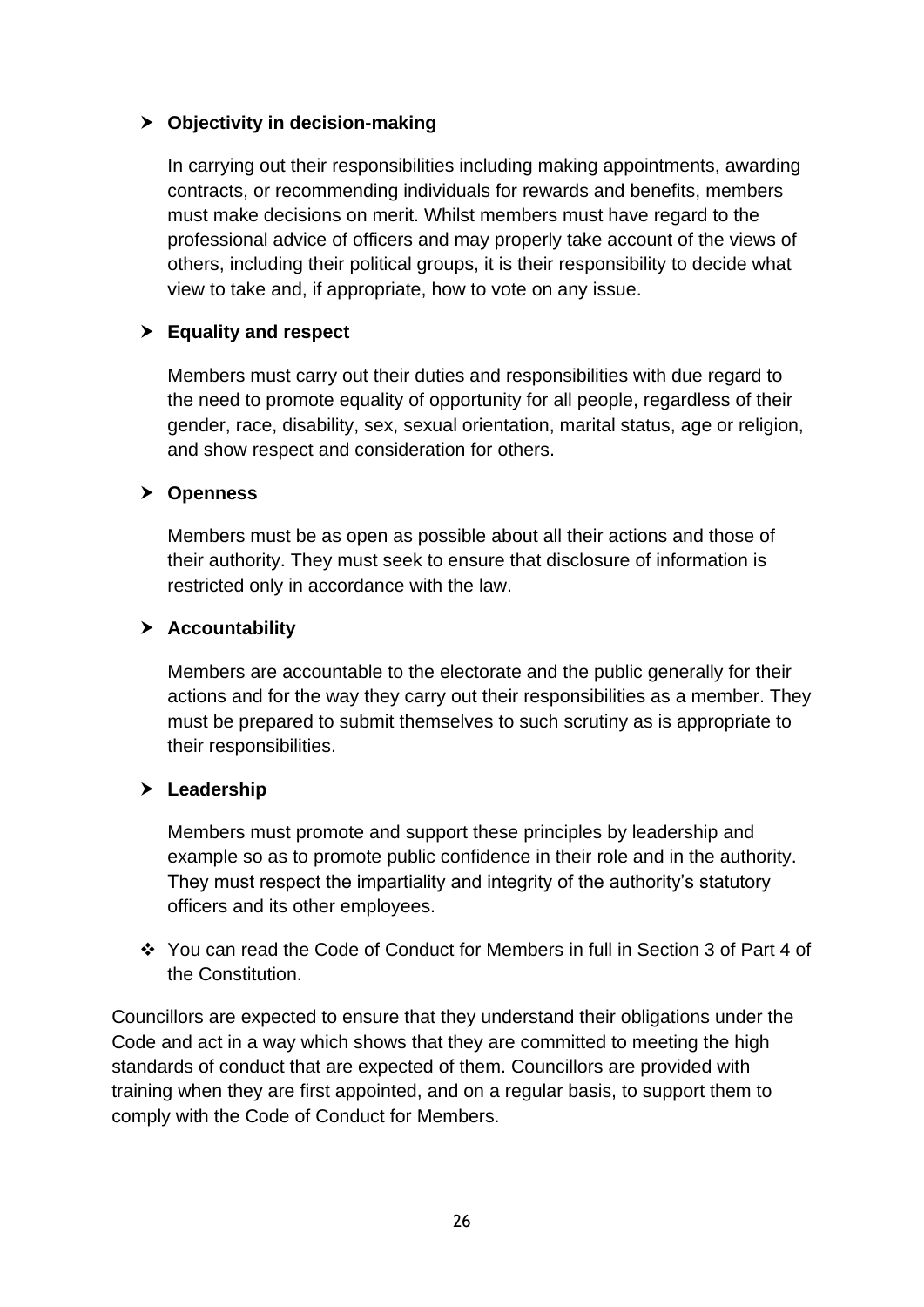# <span id="page-27-0"></span>**Officers should comply with the Officers' Code of Conduct**

Paid officers of the Council are responsible for serving the council by providing advice to Councillors, implementing the Council's policies, and delivering services to the local community. In performing their duties, they must act with integrity, honesty, impartiality and objectivity.

The public is entitled to expect the highest standards of conduct from all those who work for the Council. The Code of Conduct for Officers outlines the rules and conditions of service which apply to the Council's employees. It is designed to provide clear guidance to assist them in their day to day work and to allow the public to understand what they can expect when they interact with a Council employee.

 You can read the Code of Conduct for Officers in Section 4 of Part 4 of the Constitution.

# <span id="page-27-1"></span>**How should Councillors and Officers work together?**

Councillors and Officers have different roles, responsibilities and accountabilities, but it is imperative that they work effectively together to perform the Council's functions and to deliver services to residents living in the Council's area.

The Protocol on Member and Officer Relations is designed to clarify the respective roles and responsibilities of Councillors and Officers and to guide them in their dealings with one another. It explains what Councillors and Officers can reasonably expect from one another and how they should work together to achieve their common purpose.

Councillors are entitled to express political views and to support the policies of the party or group to which they belong. Conversely, officers are expected to carry out the Council's business in a politically impartial way and many are restricted from engaging in political activity. The protocol therefore explains how officers can support the policy deliberations by political groupings, while remaining politically neutral.

\* You can read the Protocol on Member and Officer Relations in Section 5 of Part 4 of the Constitution.

# <span id="page-27-2"></span>**How can I complain about a Councillor?**

Paragraph 5.1.7 of Section 2 of Part 1 of the Constitution explains how you can submit comments or complaints about the Council's services.

If you wish to complain about a Councillor, then you should contact either the Council's Monitoring Officer or the Public Services Ombudsman for Wales.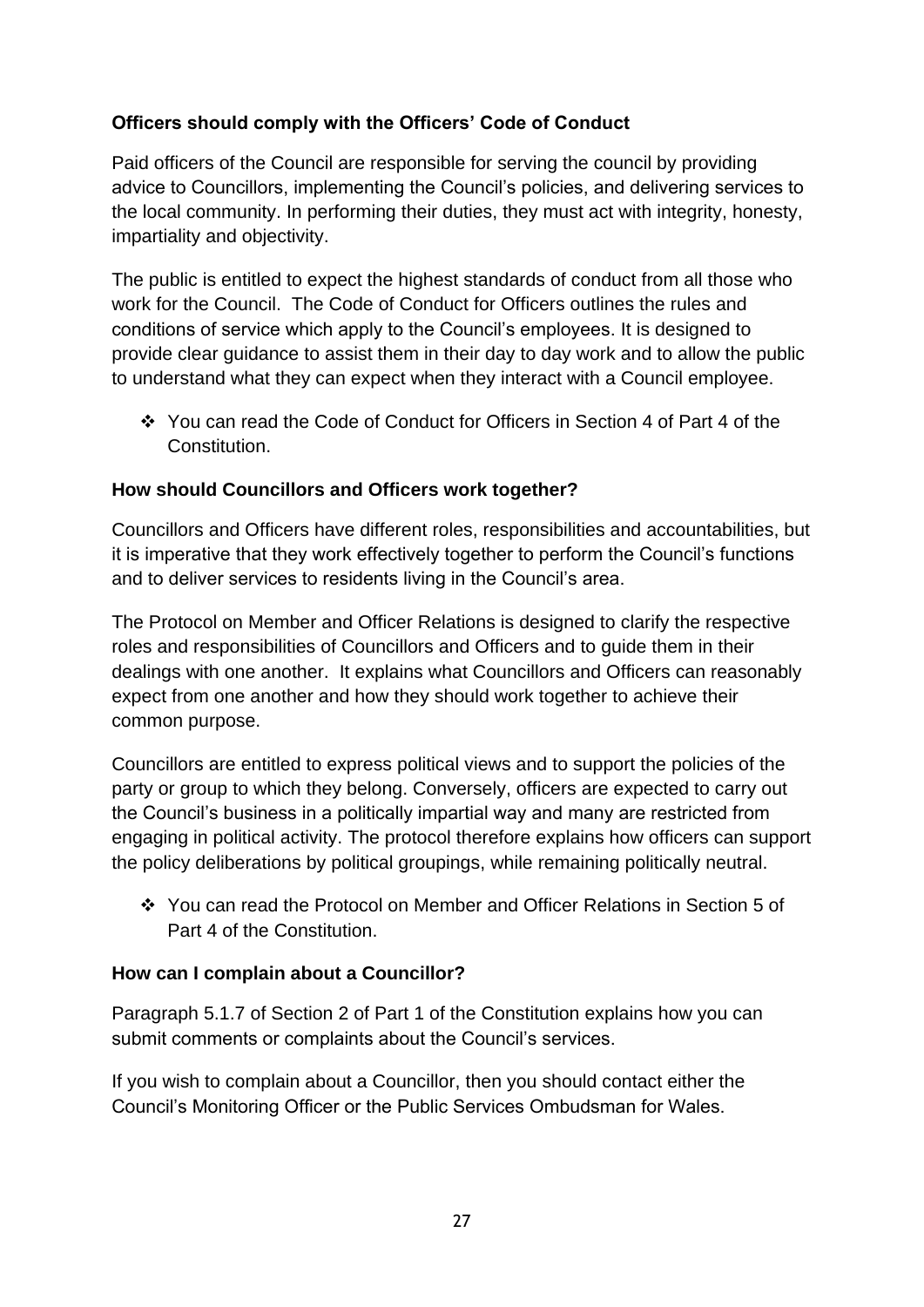- The Council's complaints process provides more information about how to complain. It is available on the Council's website: [Complaints](https://www.pembrokeshire.gov.uk/complaints)
- You can find the Monitoring Officer's contact details on the Council's website: [Complaints against councillors](https://www.pembrokeshire.gov.uk/complaints/complaints-against-councillors)
- ❖ You can find out more about how to complain to the Public Services Ombudsman for Wales on their website: [Ombudsman Wales](https://www.ombudsman.wales/how-to-complain/)

# <span id="page-28-0"></span>**How can I complain about an officer?**

If you wish to complain about a paid officer of the Council, you should write to the officer concerned or their line manager or the Chief Executive.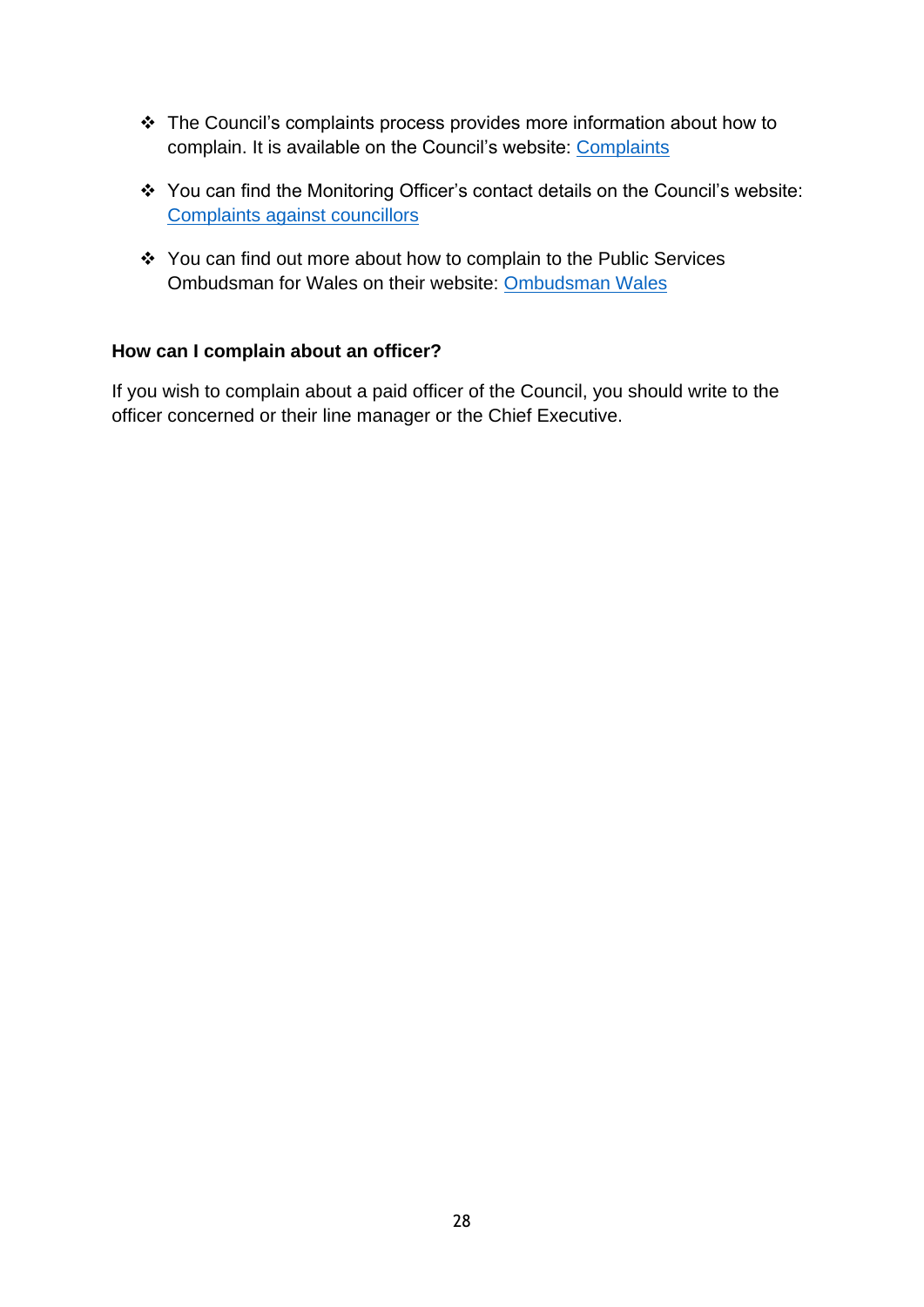# <span id="page-29-0"></span>**Part 4: Policies and procedures**

<span id="page-29-1"></span>The Council's key plans and strategies (the policy framework)

# <span id="page-29-2"></span>**Where can I find the Council's key plans and strategies?**

The Full Council is responsible for setting the Council's key plans and strategies, which together form the Council's policy framework.

- $\div$  The plans and strategies which form the Council's policy framework are listed in Paragraph 4 of Section 1 of Part 1 of the Constitution.
- Policies and Procedures are published on the Council's website: [Policies and](https://www.pembrokeshire.gov.uk/policies-and-procedures) **[Procedures](https://www.pembrokeshire.gov.uk/policies-and-procedures)**

# <span id="page-29-3"></span>**How is the Council's policy framework decided?**

The Cabinet is responsible for consulting with relevant stakeholders, considering any reports or recommendations made by the Council's scrutiny committees and working with the Council's Chief Officers to develop a draft policy framework.

Once the Cabinet has developed a draft policy framework, it will be considered by a meeting of the Full Council. The Full Council may decide to adopt the policy framework, make changes to it, refer it back to the Cabinet so that further work can be done on it.

If the Full Council decides to adopt the policy framework then it shall take effect immediately. If the Full Council amends the policy framework then the Leader has an opportunity to object to the amendments and to reconvene the Full Council to reconsider the policy framework.

Once adopted, the Cabinet, their committees, individual Councillors and the Council's paid officers are bound to act in accordance with the policy framework.

 $\div$  The process by which the Full Council adopts a policy framework is described in Paragraph 6 of Section 3 of Part 2 of the Constitution.

# <span id="page-29-4"></span>**Budget setting and financial management**

# <span id="page-29-5"></span>**How does the Council set its budget?**

The Full Council is responsible for agreeing the Council's budget, and for agreeing changes to the Council's budget once it has been formally adopted.

The Council's budget is in two parts: -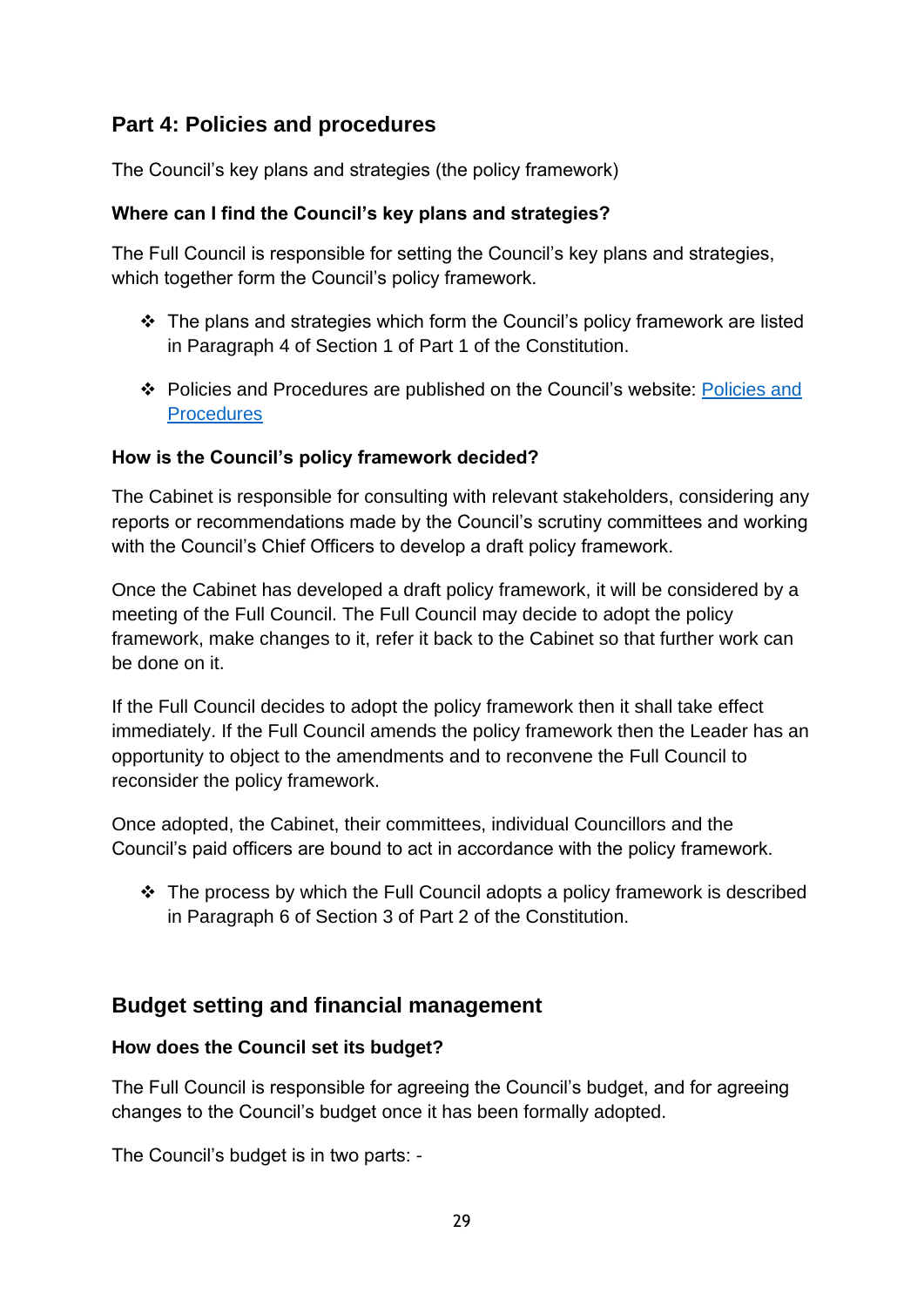- $\triangleright$  the revenue budget provides for day to day operating costs and expenditure like staff salaries, rent, and the ongoing costs of providing services.
- $\blacktriangleright$  the capital budget provides for one-off costs like a major road improvement scheme, or the purchase or construction of a new car park.

The Cabinet, in consultation with the Chief Finance Officer, is responsible for developing initial proposals for the Council's budget and consulting over these.

Once this consultation has been completed, the Cabinet is responsible for preparing a final budget proposal for consideration by the Full Council.

The Full Council may adopt the budget without making any changes, amend the budget, or ask the Cabinet to reconsider it before adopting it.

 $\cdot$  The process by which the Full Council adopts its budget is described in Paragraph 5 of Sections 3 of Part 2 of the Constitution.

# <span id="page-30-0"></span>**Decisions outside the budget or policy framework**

### <span id="page-30-1"></span>**Can decisions be taken that do not comply with the budget or policy framework?**

The Full Council may decide to make changes to the policy framework.

Other bodies and individuals may only take decisions that do not comply with the policy framework in a limited number of exceptional circumstances, which are set out in the Constitution. For example, where an urgent decision must be taken to safeguard the Council's interests and it is not possible to arrange a meeting of the Full Council in time.

However, the Council's overview and scrutiny committee may decide to refer such decisions to the Full Council for further consideration (this is referred to in the Constitution as calling-in the decision).

 The overview and scrutiny committee's powers are described in Paragraph 18 of Section 7 of Part 2 of the Constitution.

# <span id="page-30-2"></span>**Can money be moved from one budget head to another once the budget has been adopted?**

During the year the Cabinet and Chief Officers may need to transfer budgets from one service area to another to reflect changed service needs or priorities in order to deliver the Council's policy framework within the financial limits set by the Council.

 $\div$  The mechanism by which the Cabinet and Chief Officers may move money between budget heads is set out in Paragraph 3.4 of Section 1 of Part 4 of the Constitution.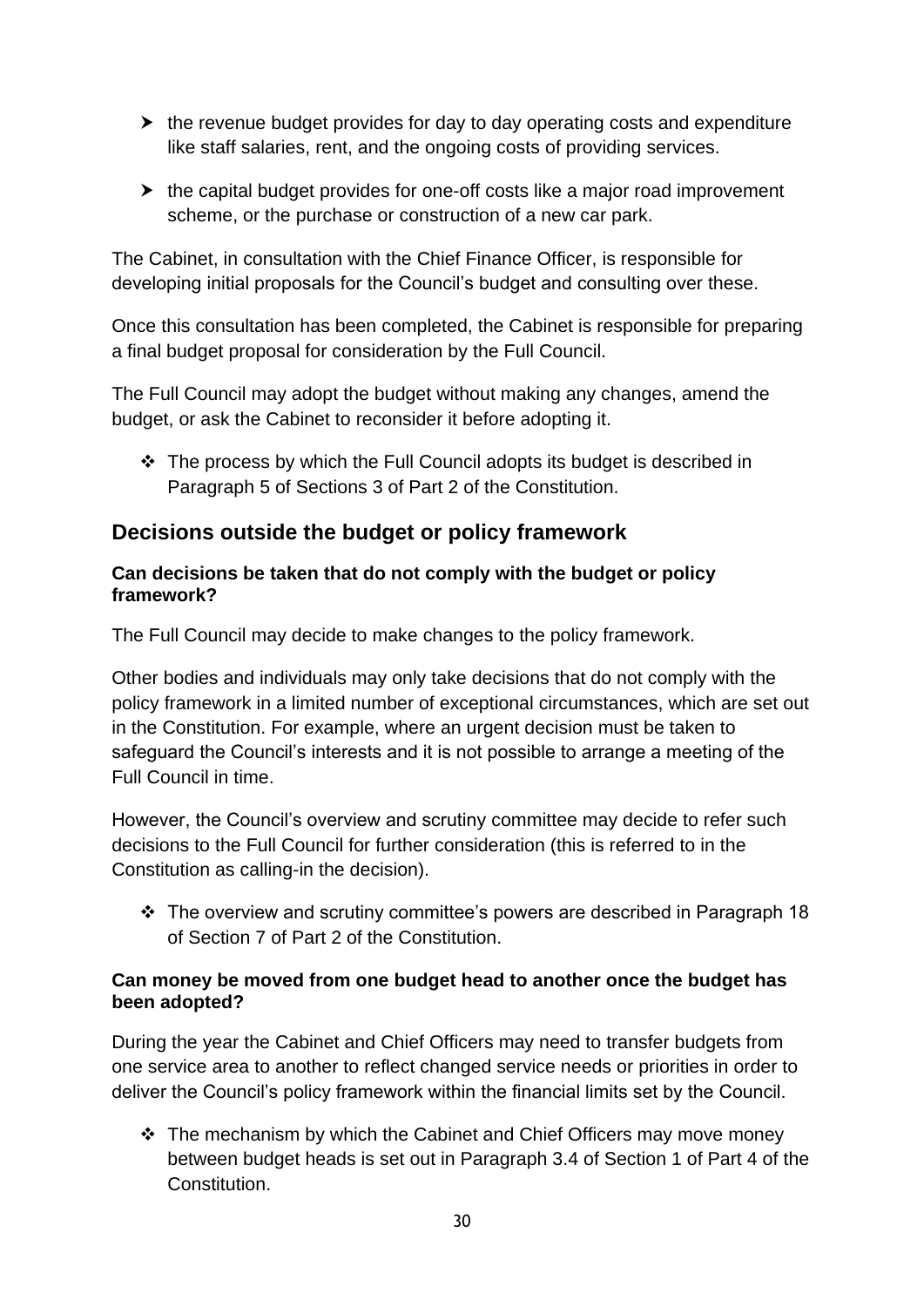# <span id="page-31-0"></span>**What other policies and procedures govern how the Council manages its budget?**

The Council is bound by a number of different financial rules and procedures that govern how the Council's spending is planned, committed, reviewed and audited.

 The Council's detailed financial procedure rules are set out in Section 1 of Part 4 of the Constitution.

# <span id="page-31-1"></span>**Are there any restrictions on how the Council buys in goods and services?**

The Council can enter into contracts to purchase goods and services in much the same way as any other person or organisation. However, the Council must comply with the contract procedure rules in the Constitution when it does so.

The purpose of the contract procedure rules are to ensure that the Council complies with relevant legal requirements, and secures the most economically advantageous (best value) goods and services for taxpayers.

If you regularly sell goods or services to the Council then you may wish to familiarise with these rules and procedures.

 The Council's contract procedure rules are set out in Section 2 of Part 4 of the **Constitution** 

# <span id="page-31-2"></span>**How does the Council enter into contracts and agreements?**

The rules and procedures that govern how agreements, contracts and deeds are authorised and executed on behalf of the Council are set out in Section 2 of Part 4 of the Constitution.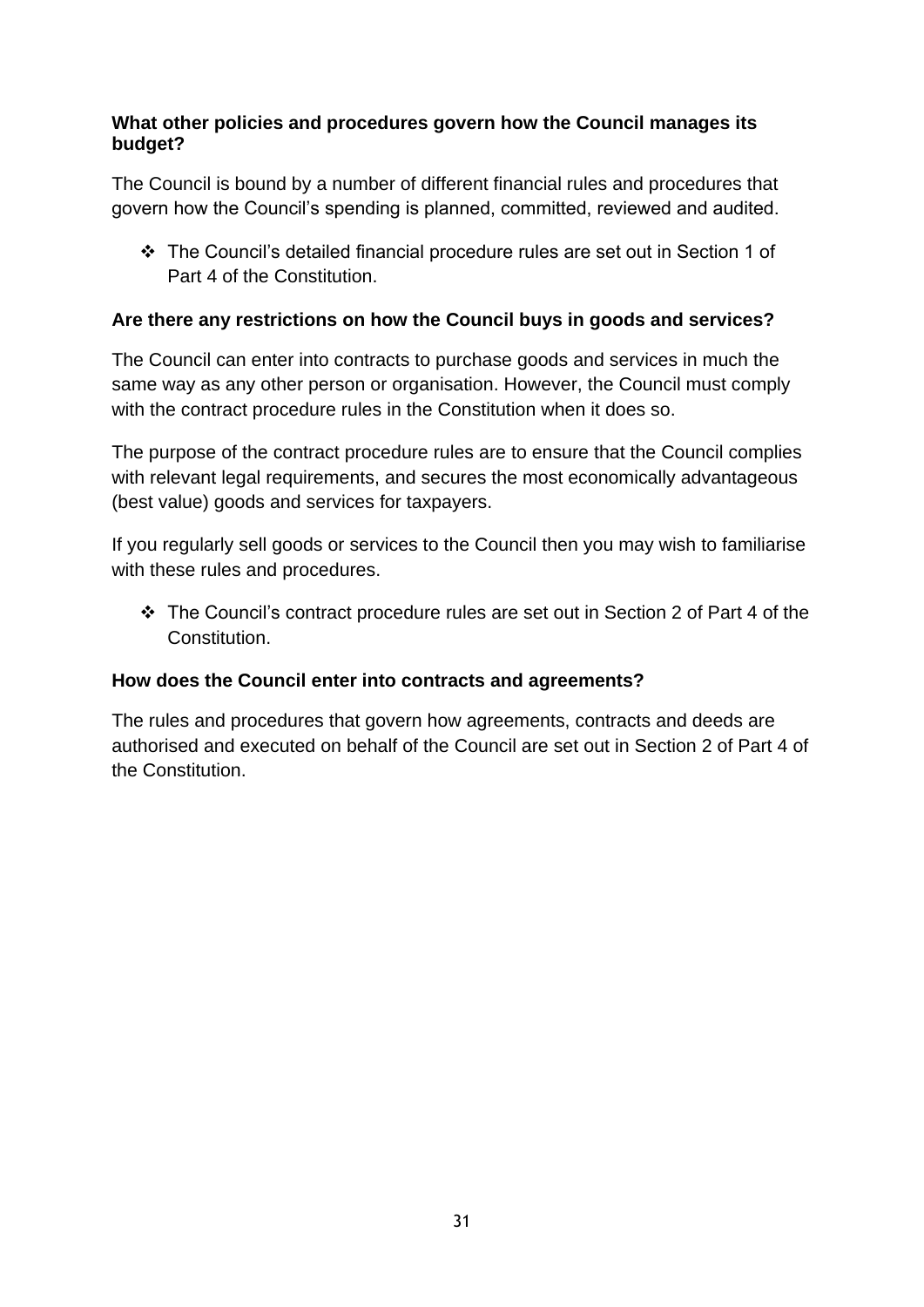# <span id="page-32-0"></span>**Part 5: How can I get involved?**

### <span id="page-32-1"></span>**How can I find out when meetings of the Council and its committees and bodies are taking place?**

The Council publishes notices of meetings of the Full Council and its committees.

- You can find out more about notice requirements in Paragraph 4.6 of Section 3 of Part 2 of the Constitution.
- $\cdot$  The Council publishes notices of meetings, and a programme of upcoming meetings, on its website at: [Calendar of meetings](https://mgenglish.pembrokeshire.gov.uk/mgCalendarMonthView.aspx?GL=1&bcr=1&LLL=0)

# <span id="page-32-2"></span>**How can I find out what will be discussed at a particular meeting?**

The Council will publish agendas for meetings, together with any background papers and reports in advance of the meeting taking place.

 The Council publishes meetings agendas and supporting documents and reports on its website: [Committee Details](https://mgenglish.pembrokeshire.gov.uk/mglistcommittees.aspx?bcr=1)

# <span id="page-32-3"></span>**How can I find out when an issue I am concerned about will be decided?**

The Council publishes a forward work programme, which sets out what decisions will be taken by the Full Council, the Cabinet and what issues the Overview and Scrutiny Committee will be considering, and when these matters will be discussed.

 $\div$  You can find out more about the Council's forward work programme in Section 2 of Part 1 of the Constitution.

# <span id="page-32-4"></span>**Can I ask a committee or body of the Council to look into a particular issue?**

Yes. You can make suggestions as to which issues Overview and Scrutiny Committees should review and report on; submit views in writing on such suggested issues; and submit representations on matters being considered by Overview and Scrutiny Committees.

You can also submit petitions to the Council, using the Council's petition scheme. The Council is obliged by law to operate a petition scheme, which sets out: -

- $\triangleright$  how a petition can be submitted to the Council;
- $\triangleright$  how and when the Council will acknowledge receipt of a petition;
- $\triangleright$  the steps the Council will take in response to a petition; and
- $\triangleright$  how and by when the Council will make available its response to a petition to the person who submitted the petition and to the public.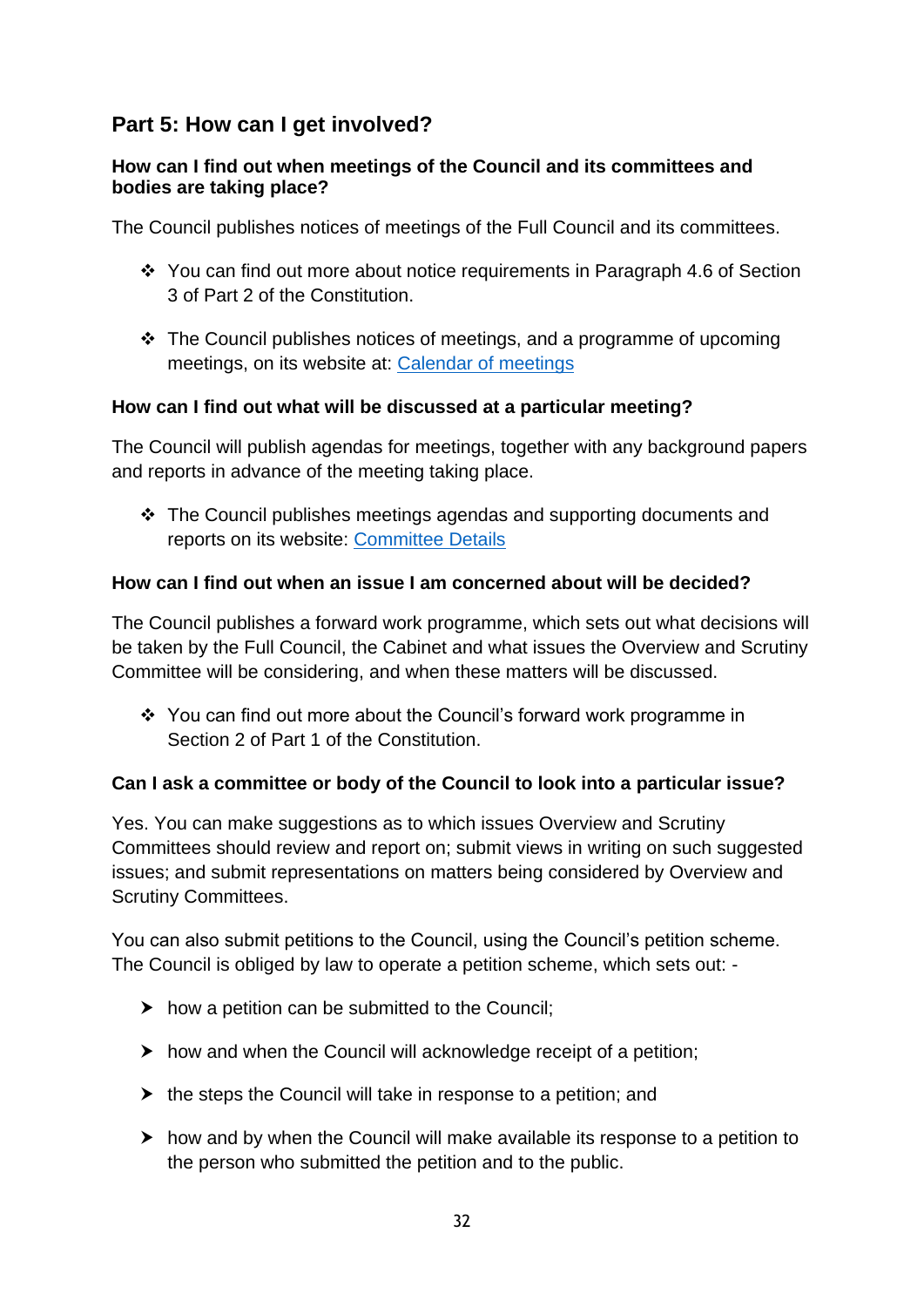The Council publishes details of its petition scheme on its website: [How to get](https://www.pembrokeshire.gov.uk/how-to-get-involved) [involved](https://www.pembrokeshire.gov.uk/how-to-get-involved)

# <span id="page-33-0"></span>**Can I attend meetings of the Full Council?**

Yes, members of the public can come to meetings of the Full Council so long as they are being held in public.

Meetings of the Full Council are also broadcast live on the Council's website so you can watch them in real time remotely if you wish to do so.

The public must be excluded from meetings when confidential information would otherwise be disclosed. Confidential information means information given to the Council by a Government Department on terms which forbid its public disclosure or information which cannot be publicly disclosed by Court Order.

The Council may also exclude the public from a meeting, or part of a meeting, where exempt information would be disclosed. Exempt information includes information that relates to a particular individual or their financial or business affairs, information that is legally privileged or information relating to the prevention, investigation or prosecution of a crime, or other information specified in the Constitution.

If you interrupt a meeting of the Council, then you are likely to be warned by the Presiding Member about causing a disturbance. If you continue to disturb the meeting, then you may be removed.

- $\cdot$  The rules around excluding the public from meetings are set out in Paragraph 5.1.6 of Section 2 of Part 1 and Paragraph 4.18 of Section 3 of Part 2 of the Constitution.
- $\div$  The rules around disturbance by members of the public are set out in Paragraph 4.20 of Section 3 of Part 2 of the Constitution.

# <span id="page-33-1"></span>**Can I attend other meetings?**

Yes, members of the public can come to any meeting which the Council has resolved should be held in public.

# <span id="page-33-2"></span>**Can I speak at a meeting?**

<span id="page-33-3"></span>Members of the public can speak at any meeting which the Council has resolved should include participation by members of the public.

# **Can I ask a question at a meeting?**

You can ask formal questions of members of the Cabinet at meetings of the Full Council.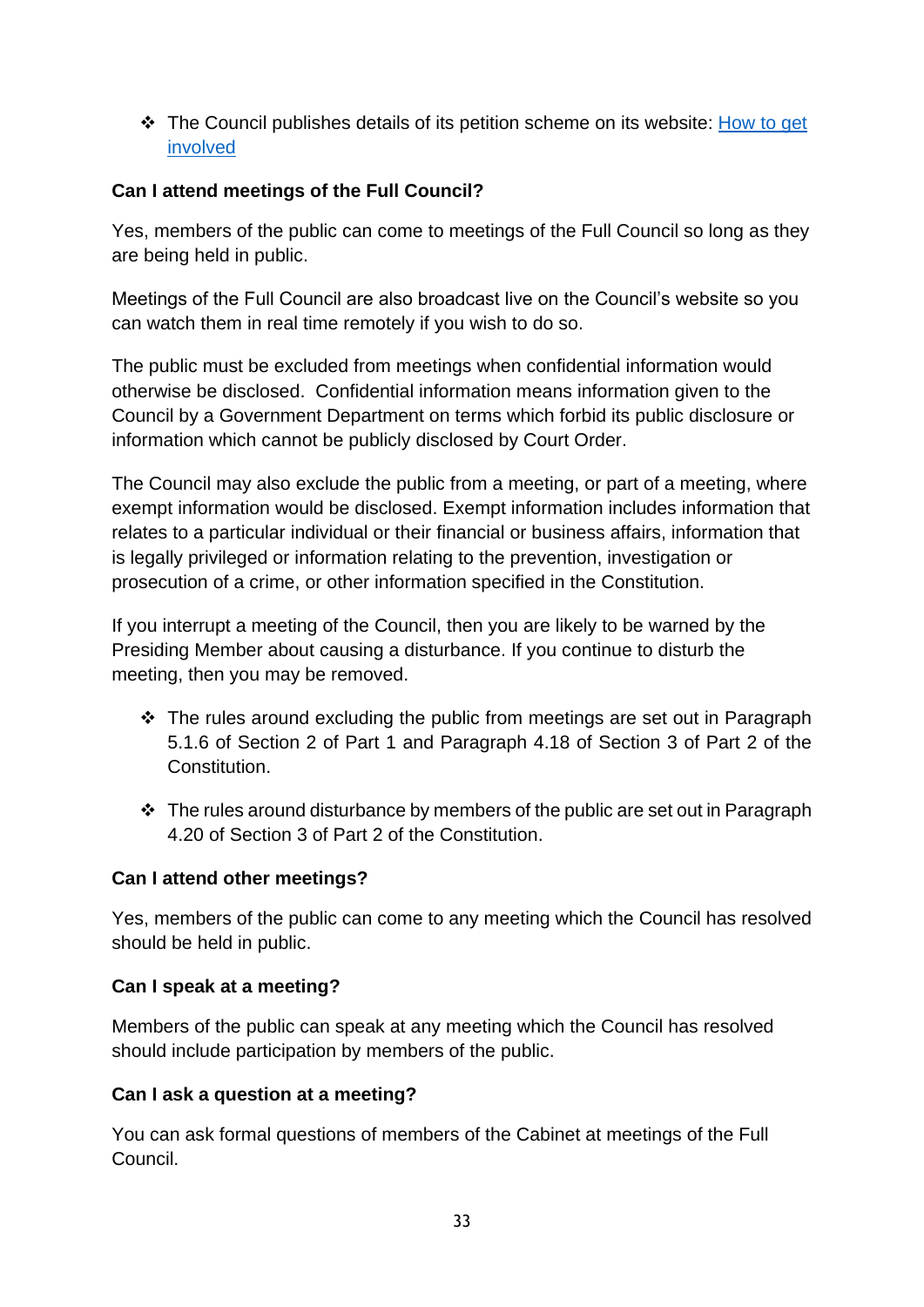However, you may only ask a question if you have given the Head of Democratic Services notice in writing (including by email) that you wish to raise a question in advance of the meeting taking place.

You may ask no more than two questions.

Time for questions is limited, and questions are permitted in the order in which they were notified to the Head of Democratic Services. If time for questions runs out before you are able to ask your question, then you will be provided with a written answer to your question instead.

Representations can also be made in specific circumstances, such as objectors to planning applications at planning committee.

- You can read more about asking a question in Paragraph 4.9 of Section 3 of Part 2 of the Constitution.
- Contact information for the Head of Democratic Services [Susan.sanders@pembrokeshire.gov.uk](mailto:Susan.sanders@pembrokeshire.gov.uk)

# <span id="page-34-0"></span>**How can I find out what the Council decided?**

The Council publishes the agenda, reports and the minutes of meetings once they have been agreed. These papers are available for inspection by the public for a minimum of six years from the date of the meeting. The background papers are available to the public for at least four years.

The Council also has arrangements in place for publishing written records of decisions taken by the Cabinet and the Council's committees and other bodies.

- ❖ You can read about the Council's arrangements for publishing minutes of meetings in Paragraph 4.16 of Section 3 of Part 2 of the Constitution.
- You can read meeting minutes, reports and agendas on the Council's website: [Committee Details](https://mgenglish.pembrokeshire.gov.uk/mglistcommittees.aspx?bcr=1)

# <span id="page-34-1"></span>**Can I view the Council's accounts to understand how my council tax is spent?**

Yes. The Council is required to publish its accounts and to make them available for inspection by the public. You may raise questions of concerns about the Council's accounts with the Council or with the Council's extremal auditor.

 You can find out more about how to view the Council's accounts in Paragraph 2.6 of Section 2 of Part 1 of the Constitution.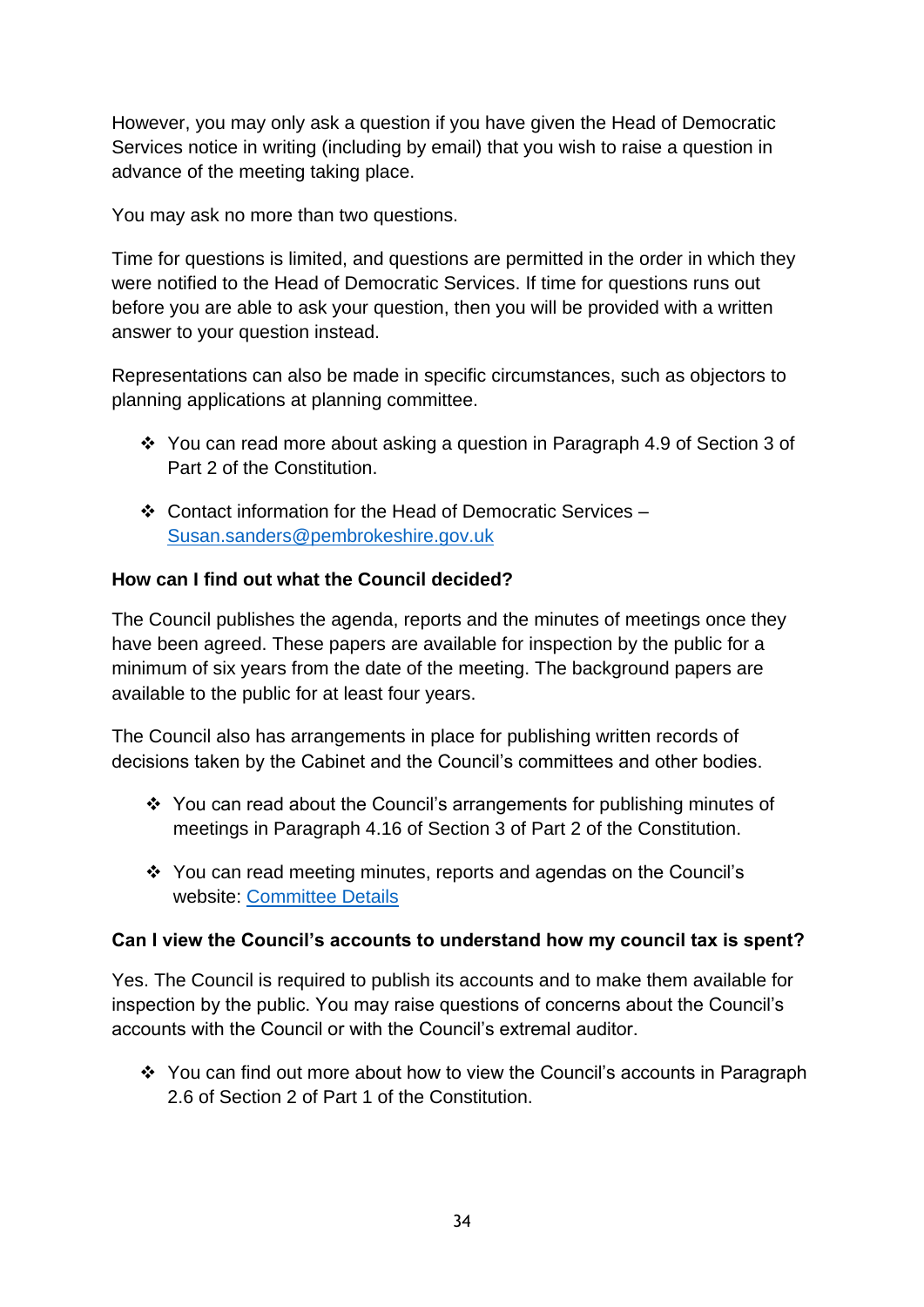# <span id="page-35-0"></span>Index

| Part 1                                                          |  |
|-----------------------------------------------------------------|--|
| Part 2                                                          |  |
|                                                                 |  |
|                                                                 |  |
|                                                                 |  |
|                                                                 |  |
|                                                                 |  |
|                                                                 |  |
|                                                                 |  |
|                                                                 |  |
|                                                                 |  |
|                                                                 |  |
|                                                                 |  |
|                                                                 |  |
|                                                                 |  |
|                                                                 |  |
|                                                                 |  |
| Part 3                                                          |  |
| The Presiding Member and Chairman / Deputy Presiding Member  21 |  |
|                                                                 |  |
|                                                                 |  |
|                                                                 |  |
|                                                                 |  |
|                                                                 |  |
|                                                                 |  |
|                                                                 |  |
|                                                                 |  |
|                                                                 |  |
|                                                                 |  |
| Part 4                                                          |  |
|                                                                 |  |
|                                                                 |  |
|                                                                 |  |
|                                                                 |  |